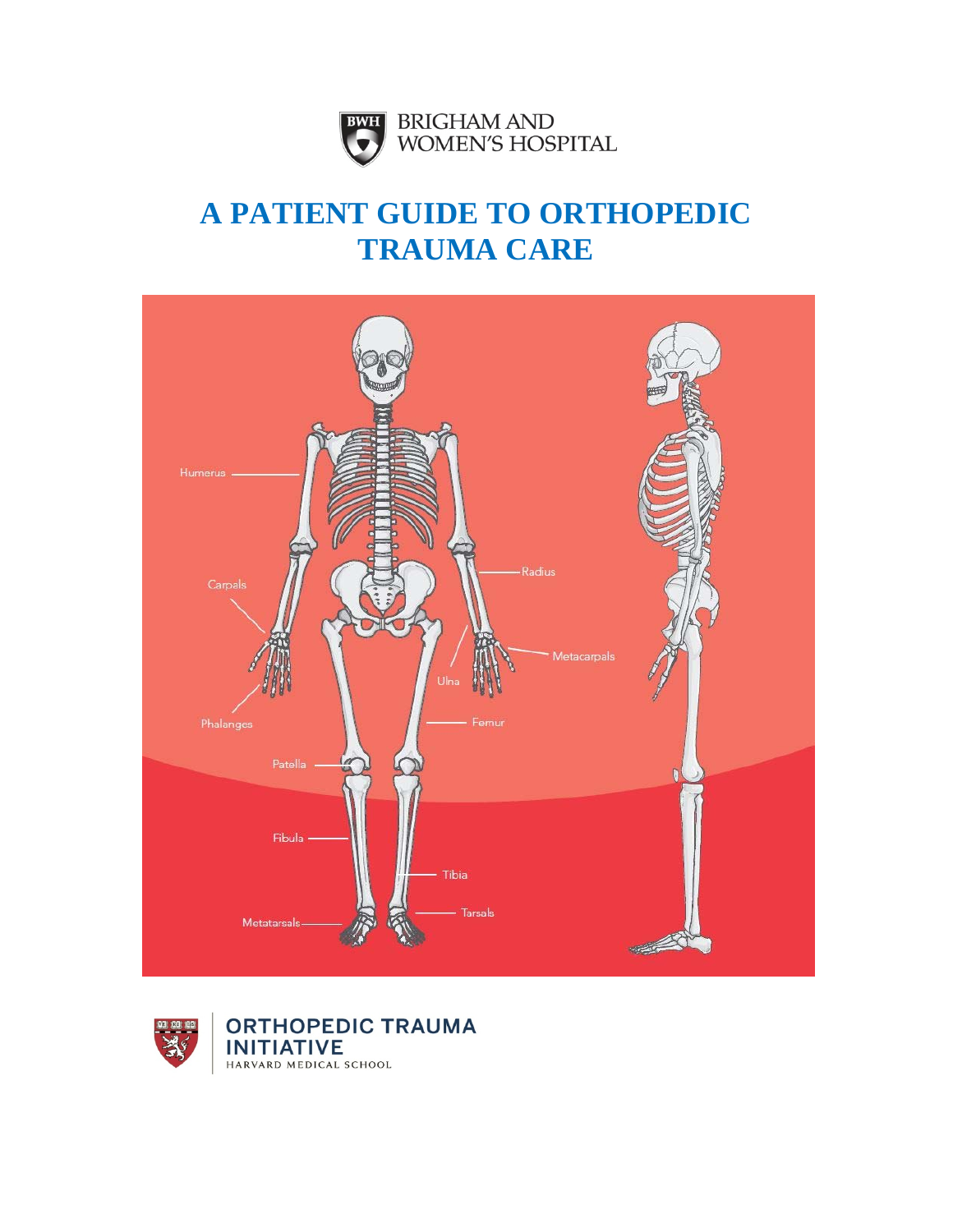# **TABLE OF CONTENTS** *PAGE*

| Introduction                                 | $\overline{2}$ |
|----------------------------------------------|----------------|
| The Team                                     | 3              |
| The Human Skeleton                           | 4              |
| Phases of Care                               | 6              |
| <b>Common Issues after Trauma</b>            | 9              |
| Learning about Bones and Fractures           | 10             |
| <b>How Fractures Heal</b>                    | 14             |
| Types and Kinds of Treatments                | 14             |
| Rehabilitation                               | 15             |
| Falls and Fractures in Patients 65 and Older | 17             |
| <b>Frequently Asked Questions</b>            | 18             |
| <b>Contact Information</b>                   | 20             |
| <b>Patient Rights</b>                        | 21             |
| <b>Glossary of Terms</b>                     | 22             |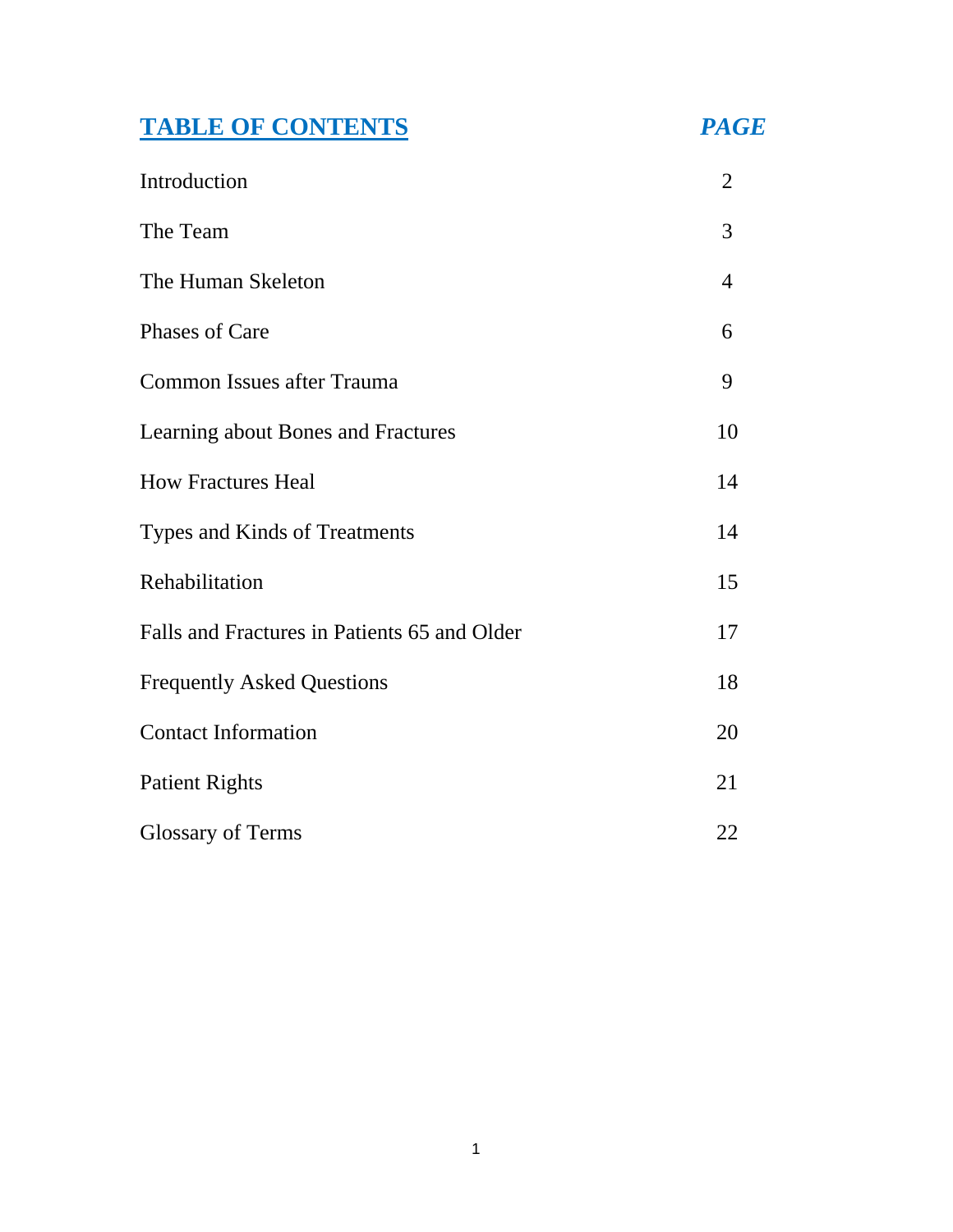### **INTRODUCTION**

Brigham and Women's Hospital (BWH) provides expert clinical care for trauma patients from all over New England. Our program provides for all needs of the trauma patient, including initial life-saving measures, critical care, surgery, and rehabilitation. Certified by the American College of Surgeons as a Level I trauma center, we are dedicated to using our outstanding clinical expertise and compassion to meet the needs of our patients and their families.

You are a patient on the Orthopedic Trauma Service because your musculoskeletal system has been injured. "Musculoskeletal system" is the medical term used to refer to all your bones, joints, muscles and tendons. Orthopedic surgeons are the medical specialists who deal with the musculoskeletal system, caring for broken bones — called fractures — as well as other injuries to the musculoskeletal system. Depending on the type of injury and how severe it is, your recovery can take weeks, months, or even longer. Your recovery will first take place in the hospital and then in places like a rehabilitation hospital, skilled nursing facility or your own home.

The Orthopedic Trauma Service is led by doctors who specialize in injury management. However, it takes a full team of people to start you on your way to recovery. This manual will introduce you to the team and will try to give you some idea of what to expect while you are at BWH. We realize that you and your family likely have many questions and concerns about your injury, treatments, recovery and about the patient experience at BWH. We understand that unexpected injuries can be the source of great stress and that hospitalization can be confusing and scary.

This document uses common words and terms to describe Orthopedic injuries, their treatments and the types of care and services you may receive while you recover from your injuries. It also provides general information about BWH and its available services. This document is meant to add to not replace — the information you receive from your care providers. Please do not hesitate to ask questions about any information you are given or read in this manual. You are a very important part of the team, and we want you to feel informed.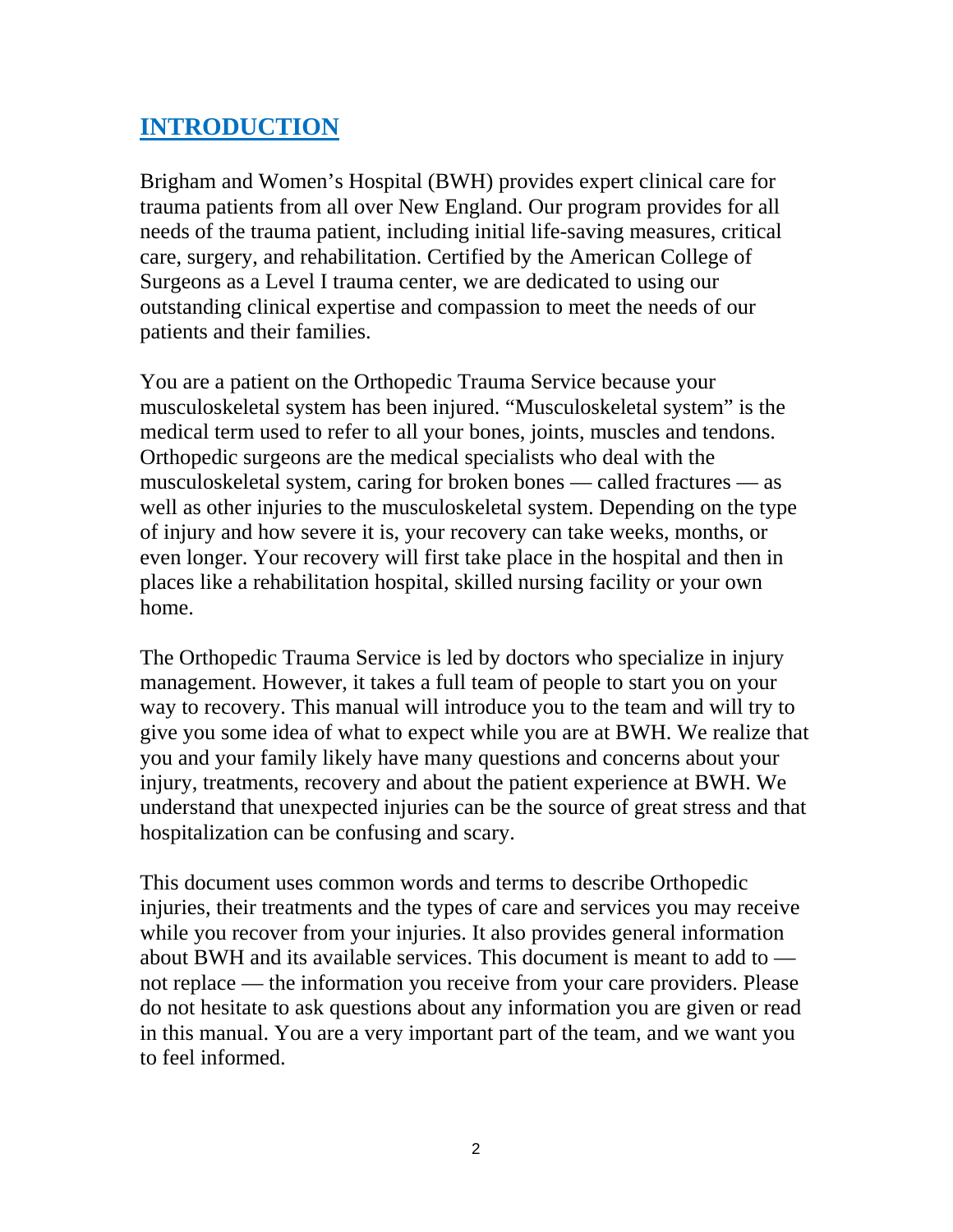### **THE TEAM**

### **BWH ORTHOPEDIC TRAUMA PROFESSIONAL STAFF**

Mitchel B. Harris, MD, is the Chief of the BWH Orthopedic Trauma Service. Dr. Harris graduated medical school from the University of Illinois. He completed his residency in Orthopedic surgery at Dartmouth/Hitchcock Medical Center. He completed fellowships in trauma and adult spine surgery at the University of Toronto, Sunnybrook Health Science Centre, and Queen's Medical Centre in Nottingham, UK. His clinical interests lie in the treatment of peri-articular fractures and spinal column injuries.

Michael J. Weaver, MD, is an attending physician on the BWH Orthopaedic Trauma Service. Dr. Weaver graduated from University of California Los Angeles School of Medicine and then from the Harvard Combined Orthopaedic Residency Program. He subsequently completed a trauma fellowship with our Combined Massachusetts General Hospital and Brigham and Women's Hospital program. Dr. Weaver's clinical interests include treatment of fractures around total hip and knee replacements, peri-articular fractures, hip arthritis and other degenerative hip conditions and fractures of the pelvis and acetabulum.

Mark Vrahas, MD, is the Chair of the Harvard Medical School Orthopedic Trauma Initiative. In this role, Dr. Vrahas provides Orthopedic trauma care to patients at both the Brigham and Massachusetts General Hospital. Dr. Vrahas graduated from medical school and completed his residency at the University of Pittsburgh. He is considered a national and international expert in the management and treatment of pelvic and acetabular fractures as well as difficult fractures and fractures that do not heal properly.

A Physician Assistant is a mid-level level medical professional working with the team in the outpatient, inpatient, and OR setting. Our physician assistant specializes in the care of patients with orthopedic injuries. She works very closely with all doctors and other clinical providers involved in your care. More importantly, she works closely with you and your family.

Trauma Fellow: The Trauma Fellow is another important member of our team. The fellow has completed his/her orthopedic residency training and is now specializing in orthopedic trauma for one year (called a fellowship) in preparation for going into practice as an independent orthopedic surgeon. Our fellow acts like an attending doctor on our service.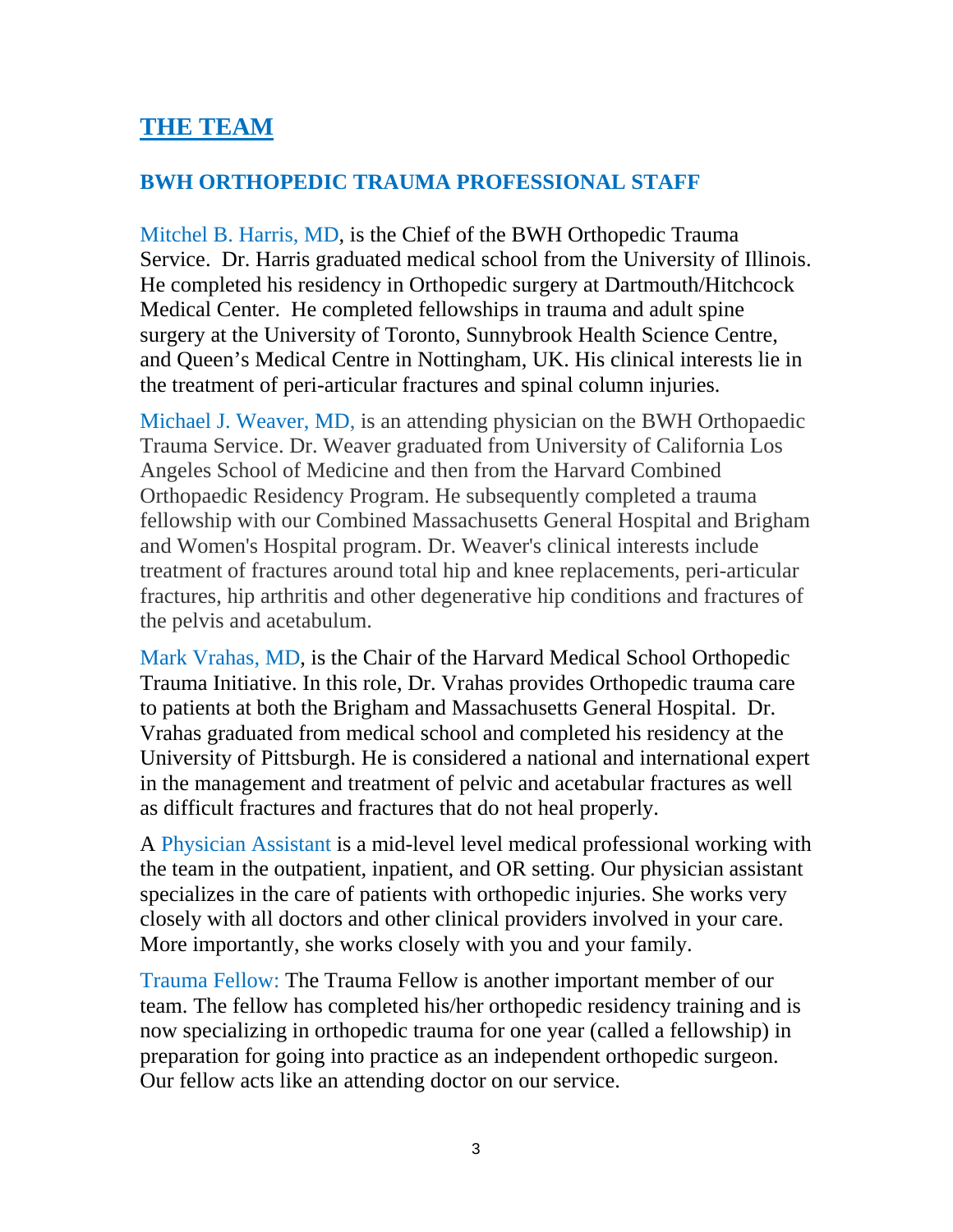Houman Javedan, MD: Our team also includes a medical doctor called a "geriatrician" who help us take care of patients who are 70 years old and above. As people age, they tend to develop medical conditions that require careful attention. Our geriatrician, Dr. Javedan, has special medical training in the care of older patients and helps us with the decisions involving the care of patients in this age group.

Depending on your fracture or injury, we may also ask other Orthopedic sub-specialties to assist in your care. These doctors are:

### **Hand and Upper Extremity Service**

George Dyer, MD, is a graduate of Harvard Medical School. Dr. Dyer completed his residency at the Harvard Combined Orthopedic Residency Program. He completed his fellowship in Upper Extremity Surgery at BWH. He is interested in injuries involving the hand and upper extremity.

Brandon E. Earp, MD, is a graduate of Stanford University School of Medicine. Dr. Earp completed her residency at the Harvard Combined Orthopedic Residency Program. She completed her fellowship in Upper Extremity Surgery at BWH and is now the Chief of Orthopedic Surgery at Brigham and Women's Faulkner Hospital. Dr. Earp is interested in complex trauma to the upper extremity.

### **Joint Reconstruction**

Daniel M. Estok II, MD, graduated from the University of Miami Medical School. He completed his residency in Orthopedic surgery at Duke University Medical Center and then a Total Joint Reconstruction Fellowship at Mass General Hospital. Dr. Estok specializes in joint (hip and knee) replacement surgery and a kind of surgery called "revision surgery." Revisions surgeries are required when a patient's hip or knee surgery fails or wears out as a result of a fracture or a problem with the orthopedic implant.

### **Sports Medicine**

Scott Martin, MD, is a graduate of Jefferson Medical College and Hospital for Special Surgery Orthopedic Residency. He completed Fellowships in Sports Medicine and Total Joint Reconstruction. Dr. Martin performs surgeries on patients who need to have their ligaments reconstructed around the knee, and also performs a kind of surgery that repairs complex shoulder injuries in patients on our Service.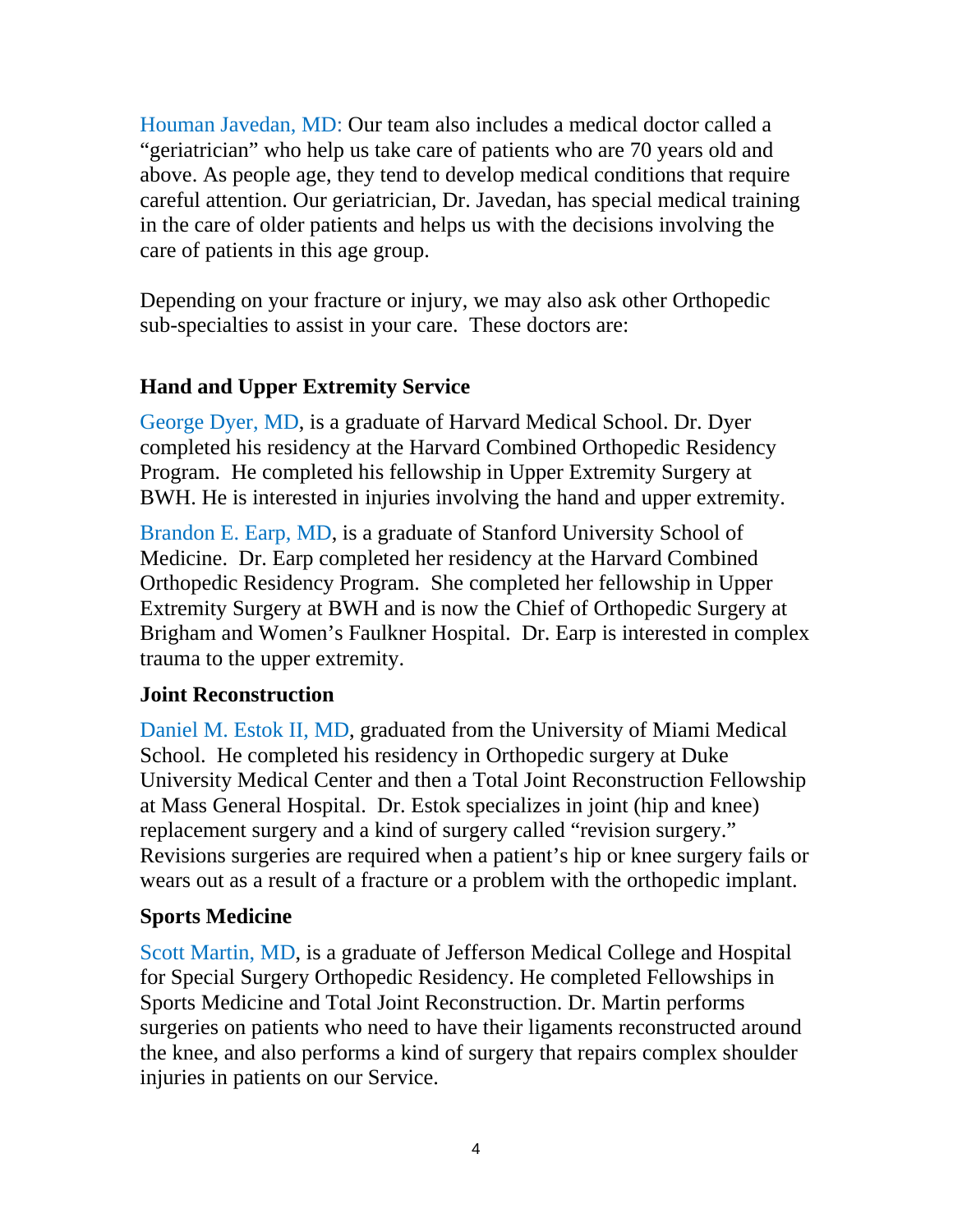Elizabeth Matzkin, MD, is a graduate of Tulane University Medical School. She completed her residency at University of Hawaii and went on to complete a Fellowship in Shoulder and Sports Medicine at Duke University Medical Center. She assists the trauma team with complex joint issues involving the shoulder and knee.

### **THE HUMAN SKELETON**

Below there are two pictures of the human skeleton: the front (anterior) and the back (posterior). These pictures show the formal names of all of the bones in the human body. You will likely hear many of these terms while you are recovering from your injuries. Please ask us at any time what they mean.

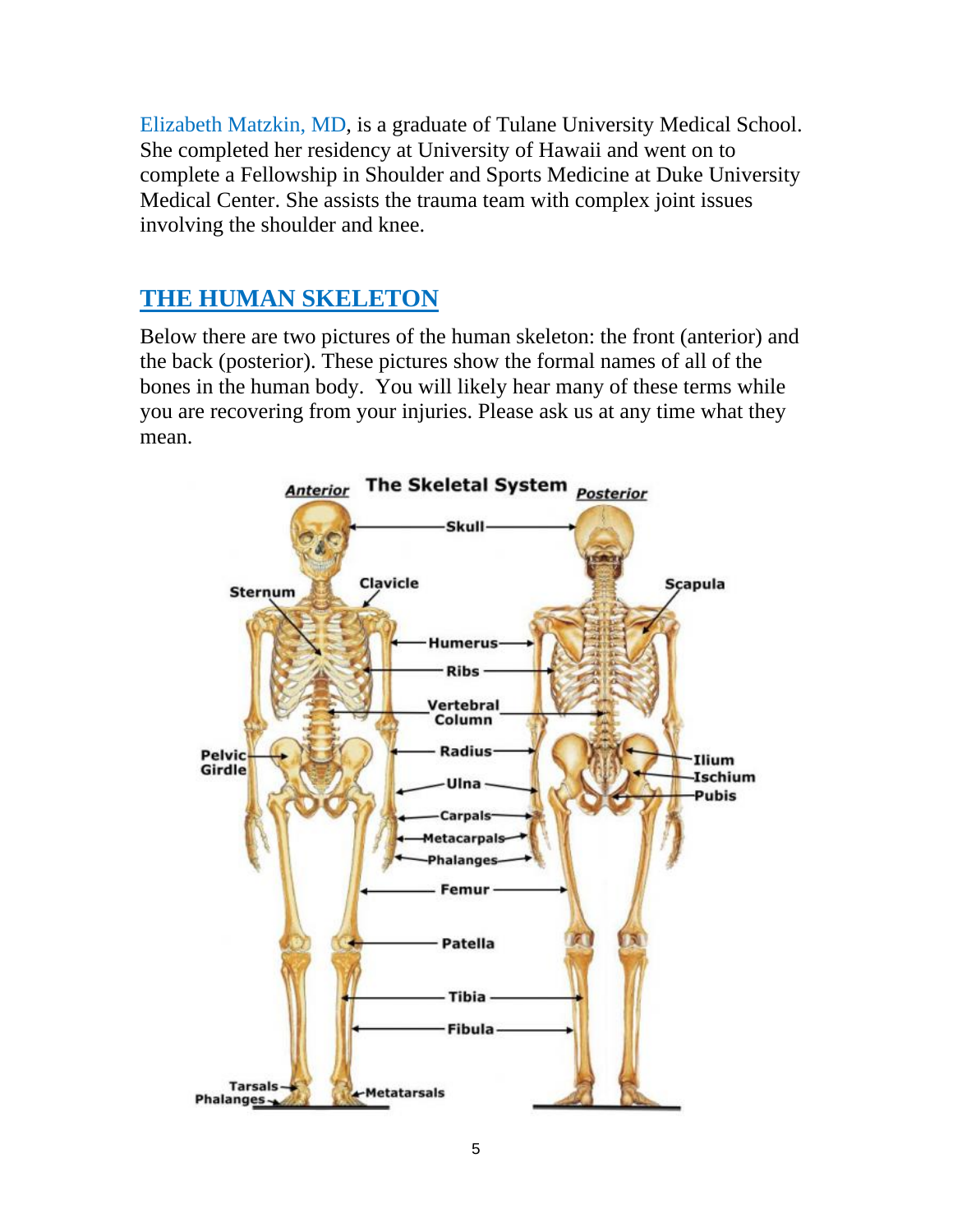### **PHASES OF CARE**

There are different phases of care that a person goes through when they come into the hospital with an Orthopedic injury. Usually patients enter the hospital through the Emergency Department (ED) and then go either to surgery, intensive care or to a general Orthopedic nursing unit. The phases of care that you go through will depend on when your injury happened, where the injury is on your body and how severe the injury is. The phases of care are explained below:

### **Resuscitation: The Emergency Department phase of care**

The first phase of care for an Orthopedic trauma patient begins in the ED. This is where the trauma team, made up of several emergency medicine doctors, surgeons and nurses, works together to rapidly diagnose and treat injuries and decide what type of tests are needed. Treatment will begin as soon as the injuries are evaluated and may include stabilizing the fractured (broken) bones and repairing any lacerations (cuts). Trauma patients usually stay in the ED for several hours to get care and treatment. Our primary goal in this first stage of treatment is to make sure that there are no life- or limbthreatening injuries.

### **After resuscitation**

The second phase of care depends on how stable a patient is and the type of injury that he or she has sustained. One of the following may happen:

- 1. You will be discharged to your home with instructions about how to follow-up for additional care.
- 2. You will be admitted to the hospital.
	- If you are admitted directly to the hospital,
	- a) You may first go to the operating room for surgical repair of your injury, or ...
	- b) You may be admitted to the intensive care unit if you have serious injuries, but do not need surgery right away, or
	- c) You may be admitted to one of the Orthopedic floors for possible surgery at a later time.

### **If you have surgery**

The trauma team will decide early in your treatment whether your injuries will benefit from surgery. The goals of any Orthopedic surgery are to maximize the return of function of the injured bones and soft tissues.

There are some types of Orthopedic injuries that require immediate surgical repair. If the team decides that you have such an injury, you will be taken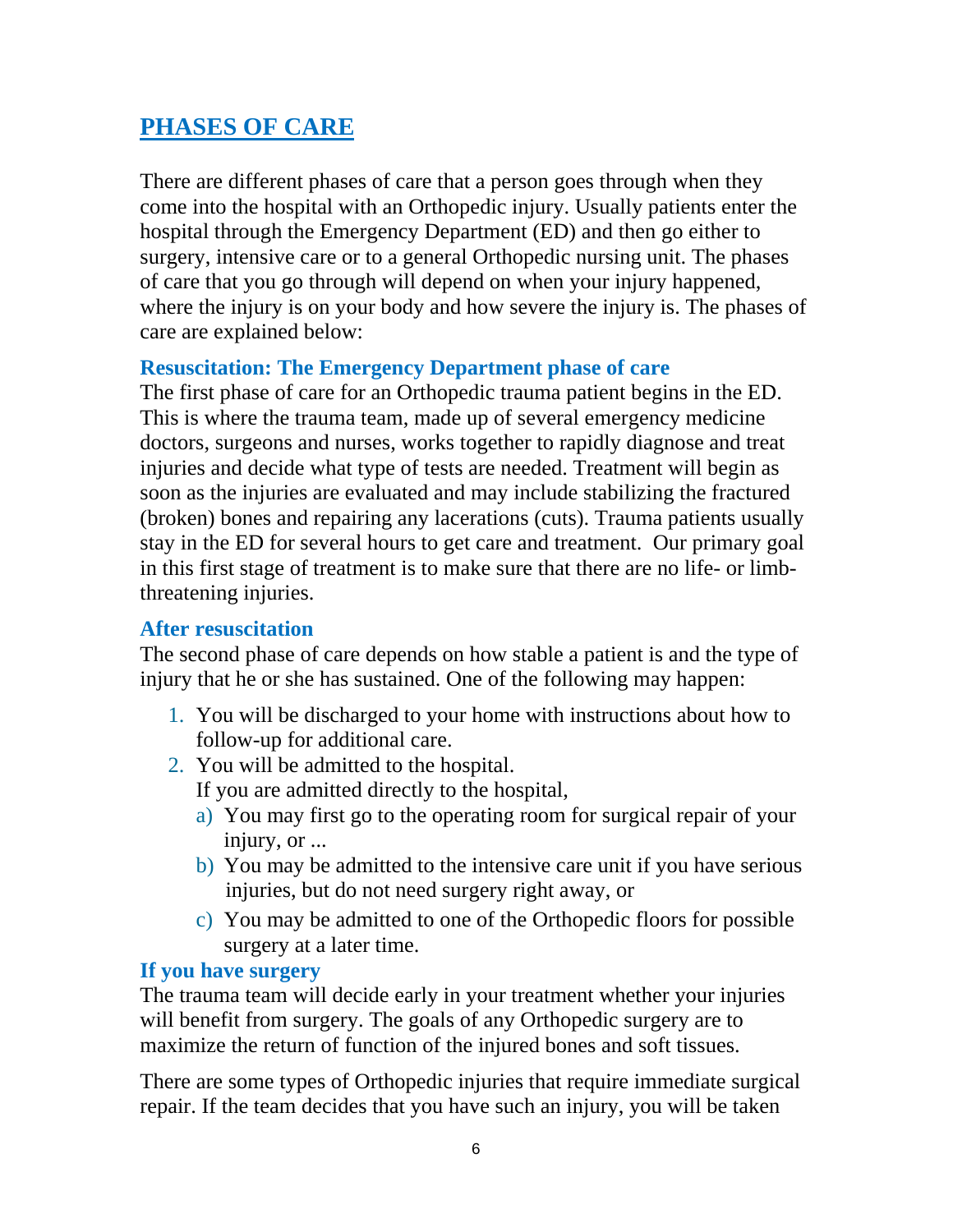directly from the ED to the operating room for surgery. Most Orthopedic injuries, however, do not need the surgery immediately and you will go to the nursing floor – also called an inpatient unit - first.

A team made up of an Orthopedic attending and resident surgeons, an anesthesiologist and operating room nurses will be involved with your care and treatment throughout your surgery. These team members will explain the details of surgery to you and describe their individual roles. You or a member of your family designated by you will be required to sign a consent form before surgery will be performed.

If you are admitted to the intensive care unit or to an Orthopedic floor before you have surgery, your Orthopedic surgeon will likely meet with you and your family to discuss what will happen during the surgery, how the team will repair your injury and what you can expect during your recovery. Independently, an anesthesiologist will meet with you to discuss your medical history to determine what type of anesthetic will be best for you.

On the day of surgery, you cannot eat or drink anything prior to the surgery (this status is called "NPO"). You will be given an approximate time when your surgery will take place. Please forgive us if we have to change the day or time of your surgery, as we admit new patients with life-threatening injuries for emergency surgery every day. Because there are only so many operating rooms, these emergencies can delay our "scheduled" surgeries. We will do our best to keep you and your nurse informed of any schedule changes.

After you have surgery, you will be taken to the recovery room, called the Post Anesthesia Care Unit (PACU). Here, you will awake under the close observation of the nursing and anesthesia staff. Your family should check in at the Bretholtz Center Family Liaison Area located near the Admitting Department on the lobby level. It is in this location that the hospital staff can contact your family to update then on your progress and when the surgery has been completed. Once your surgery has been completed, the Family Liaison staff can coordinate a brief recovery room (PACU) visit for you and your family.

### **Intensive care unit (ICU) floors**

You may be admitted to the ICU directly from the Emergency Department or after surgery. Trauma patients are monitored closely in the ICU. Your treatments will continue and your therapies will begin here (for example, physical therapy and occupational therapy). Most trauma patients who need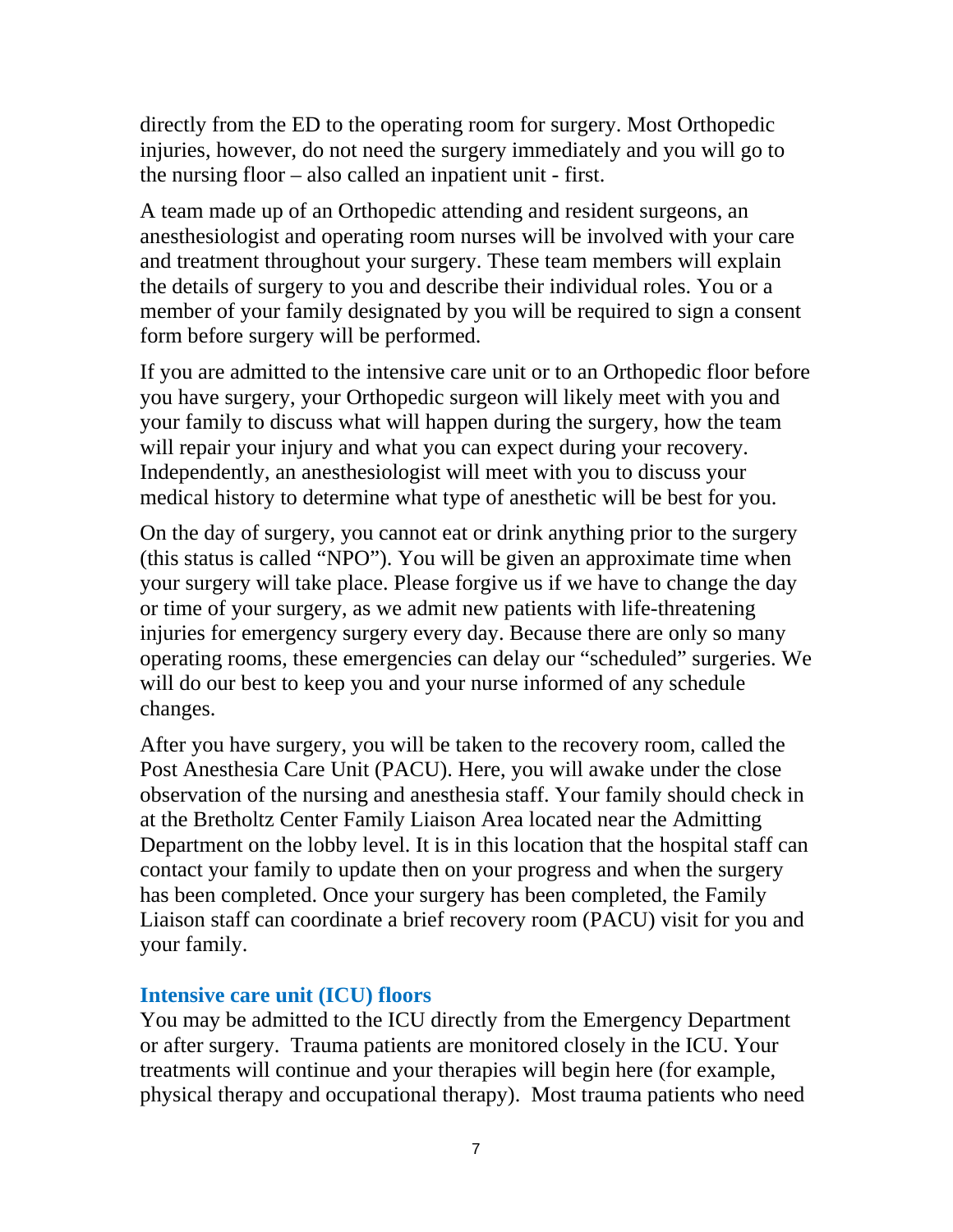intensive care go to the Burn/Trauma or Surgical Intensive Care Unit (ICU) located on the eighth floor of the Tower, Pods C or D. The staff of this unit specializes in the care of trauma patients with multiple injuries. Visiting hours are flexible and based on the patient's condition, how busy the unit is at the time and the family's needs. It is suggested that visitors try to come between the hours of 1 PM and 8 PM. The Burn Trauma ICU's telephone number is (617) 732-7710.

### **Orthopedic inpatient floors**

Many of the Orthopedic trauma patients admitted to the hospital are admitted directly to the Orthopedic units. Some patients may be admitted to other floors due to room availability, but they will still have the same access to the team, therapists, and care coordinators.

When you first arrive on an Orthopedic floor, the nursing staff will help settle you into your room. Your family and/or significant other may be asked to wait outside of the room or in the waiting room until you are fully settled. It is important for our patients to visit with their friends and family. Visiting hours are from 1 PM to 9 PM. However, these guidelines are based on individual patient and visitor needs.

*What you can expect each day:* The Orthopedic Trauma Service team visits patients early each morning and as needed throughout the day to review progress and plan the daily and long-term care. These visits are called "Rounds." Your team will examine your injuries to assess healing and will determine whether the present treatments remain appropriate or need to be changed.

Professional staff such as Physical Therapists, Occupational Therapists, Dieticians, and Social Workers will see you as needed to assess your progress and provide treatment. A case manager — who is a nurse by training — will visit with you and your family to assess hospital discharge needs and to set up a plan for your care once you leave the hospital.

Your main point of contact while you are on an inpatient unit is your nurse. She/he stays in touch with other team members throughout the day to ensure that your patient care plan is carried out as directed. Please do not hesitate to talk with your nurse about any questions or concerns you may have.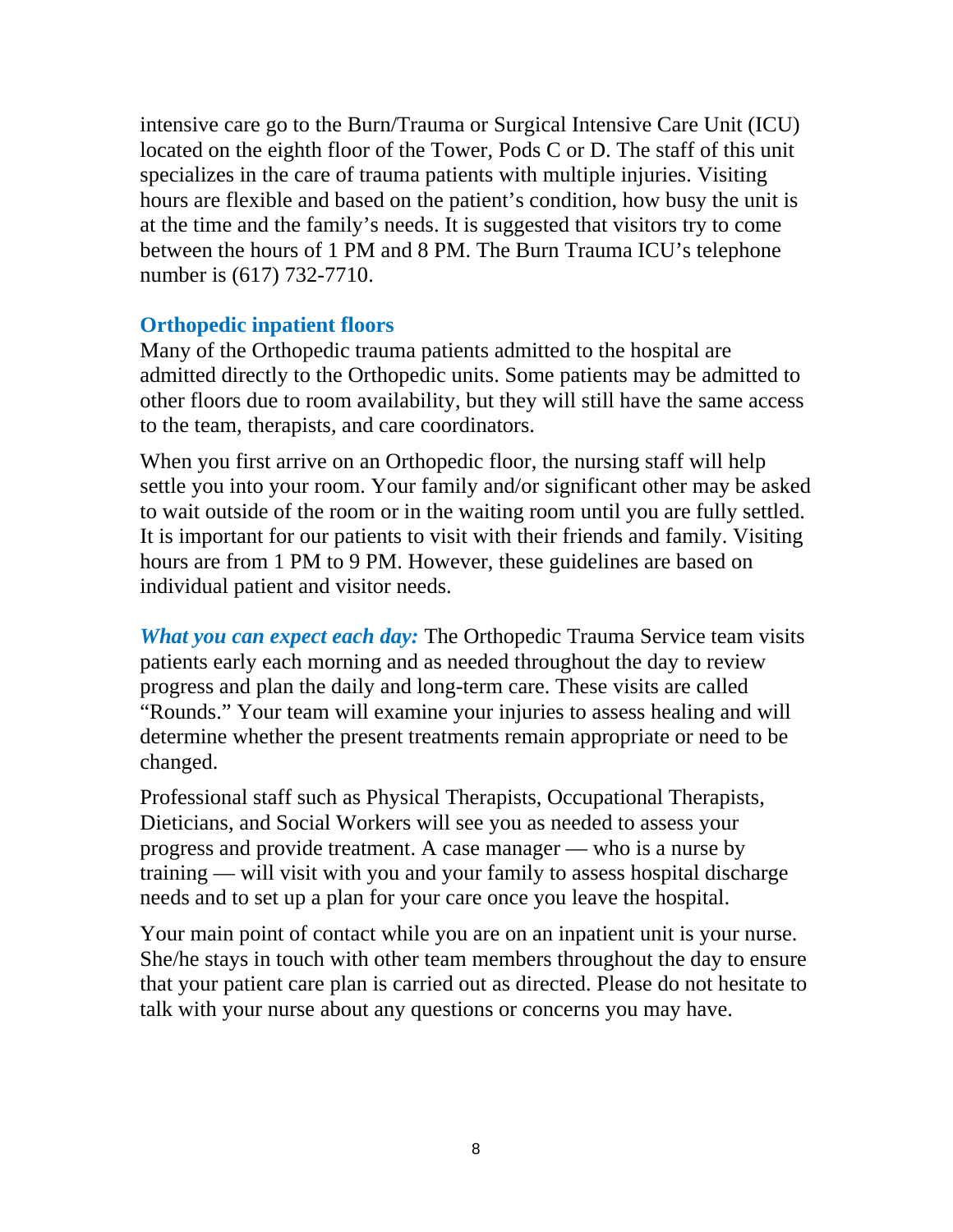### **COMMON ISSUES AFTER TRAUMA**

### **Pain**

Pain and discomfort are expected after any major injury and/or surgery. Your team will make every effort to reduce your pain to a more comfortable level. If you ever feel that your pain is not well controlled, you should tell your nurse as soon as possible.

The two most common pain treatments are patient controlled analgesia (PCA) and oral medications. PCA is a system that you control with your hand that delivers pain medication into your IV line. When you feel the pain building up, you can give yourself a dose of pain medication by pushing a button that controls a pump. The pump will then deliver the medication into your IV line, which should reduce your pain almost instantly. There is no danger delivering pain medication in this form as the pump is set with limits on the number of doses that may be given. This kind of pain management is often reserved for patients who have major injuries and are typically only given to patients on the first day and night after surgery.

There are different types of pain medicine you can take by mouth. Some medicines are called narcotics, which in rare cases can cause addiction in people who take them for pain for a long period of time. Most people who take narcotics for pain do not become addicted.

We have learned that pain makes recovery from surgery more stressful on the body, so it is important to take your pain medicine to help your body heal. While you are in the hospital, your doctors and nurses will work with you to create a smart and effective pain management plan to help control your pain. It is OK to take pain medicine while you are having pain. You should feel free to take strong pain medicine or narcotics for severe pain, and non-narcotic medications like Tylenol for mild or moderate pain. Please do not hesitate to ask your team about this very important part of your care.

### **Coughing and deep breathing**

Part of the treatment for many trauma patients is to cough and breathe deeply at least every two hours to prevent pneumonia and to help the lungs work correctly. We will ask you to do this often after your surgery so that you can continue to heal well from your injuries.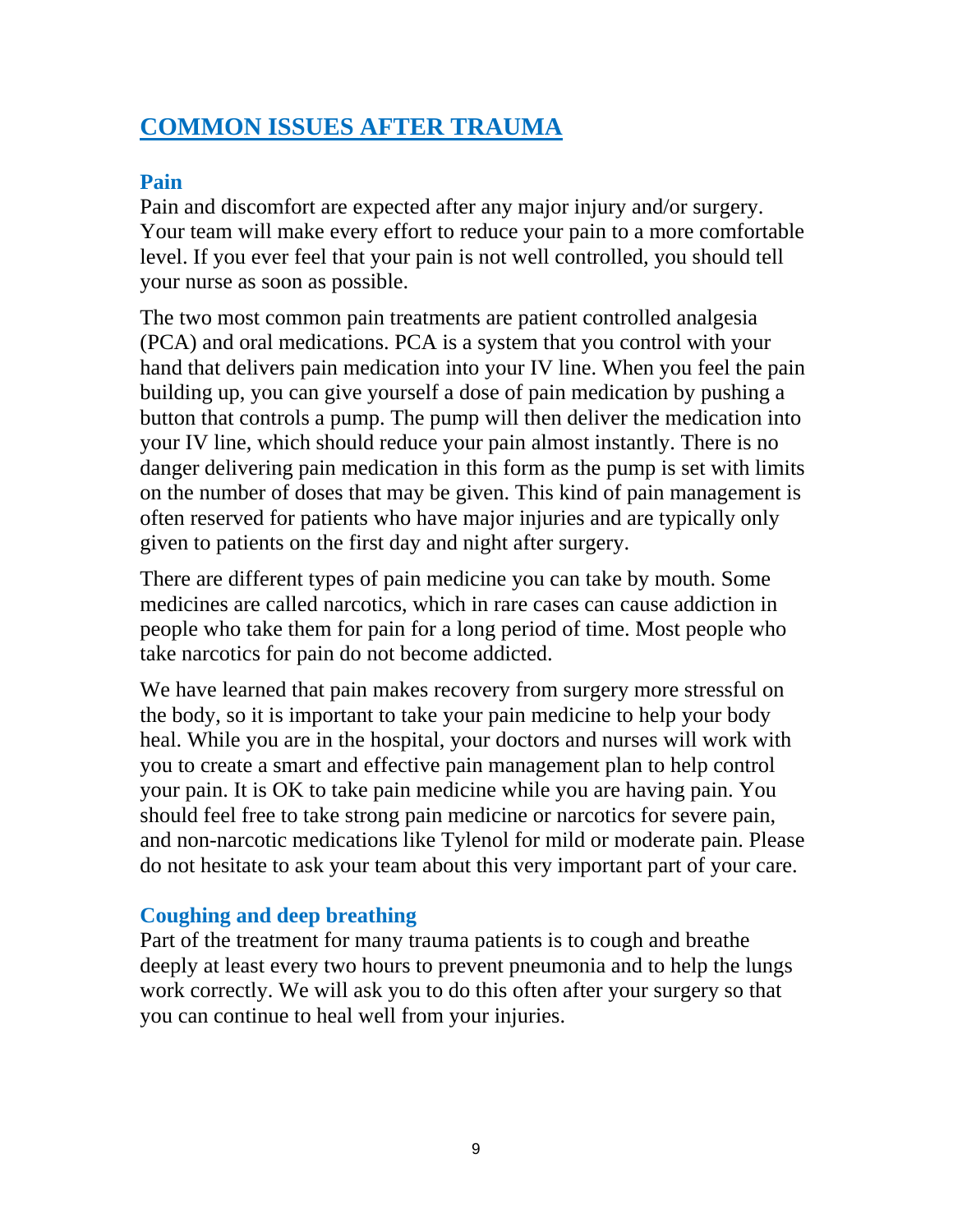### **Medications**

In addition to your pain medication, you may receive antibiotics to help prevent and/or treat infection. You will also receive medication to prevent the formation of blood clots. A stool softener may be given to you once you are able to eat in order to prevent constipation (a common side effect of surgery and pain medicines). It is not unusual that your ability to move your bowels will be slowed down by the anesthesia, bed rest or pain medications. Please notify your nurse if you cannot move your bowels.

### **Urinary catheter**

Immediately following a trauma, some patients find urination to be difficult. For the first few days after trauma, you may have a catheter placed to drain your bladder. This catheter is a small plastic tube usually placed while you are in the emergency room or the operating room. You may feel an urge to urinate even though the catheter is removing the urine from the bladder. While this feeling is normal, please feel free to discuss this with your nurse.

### **"Pneumo" or "air" boots**

Pneumo boots (also called air boots) are made of soft plastic material that wraps around the legs to help prevent blood clots. The boots automatically inflate and deflate to help the circulation. You may also have to wear support stockings to help the circulation in your legs.

### **Learning about Bones and Fractures**

### **What bones are made of**

To understand why bones break, it helps to know what bones do and what they are made of. The bones of the body form the skeleton, which supports and protects the softer parts of the body. Bones are living tissue. They grow rapidly during one's early years and renew themselves when they are broken. Bones have a center called the marrow, which is softer than the outer part of the bone. Bone marrow has cells that develop into red blood cells (which carry oxygen to all parts of the body) and white blood cells (which help fight disease). Bones also contain the minerals calcium and phosphorus. These minerals are combined in a crystal-like structure, and due to their unique structure, bones can bear large amounts of weight.

### **How fractures occur**

Fractures, or broken bones, occur when a large force that the bone cannot support is applied. Bones are rigid, but they do bend somewhat when an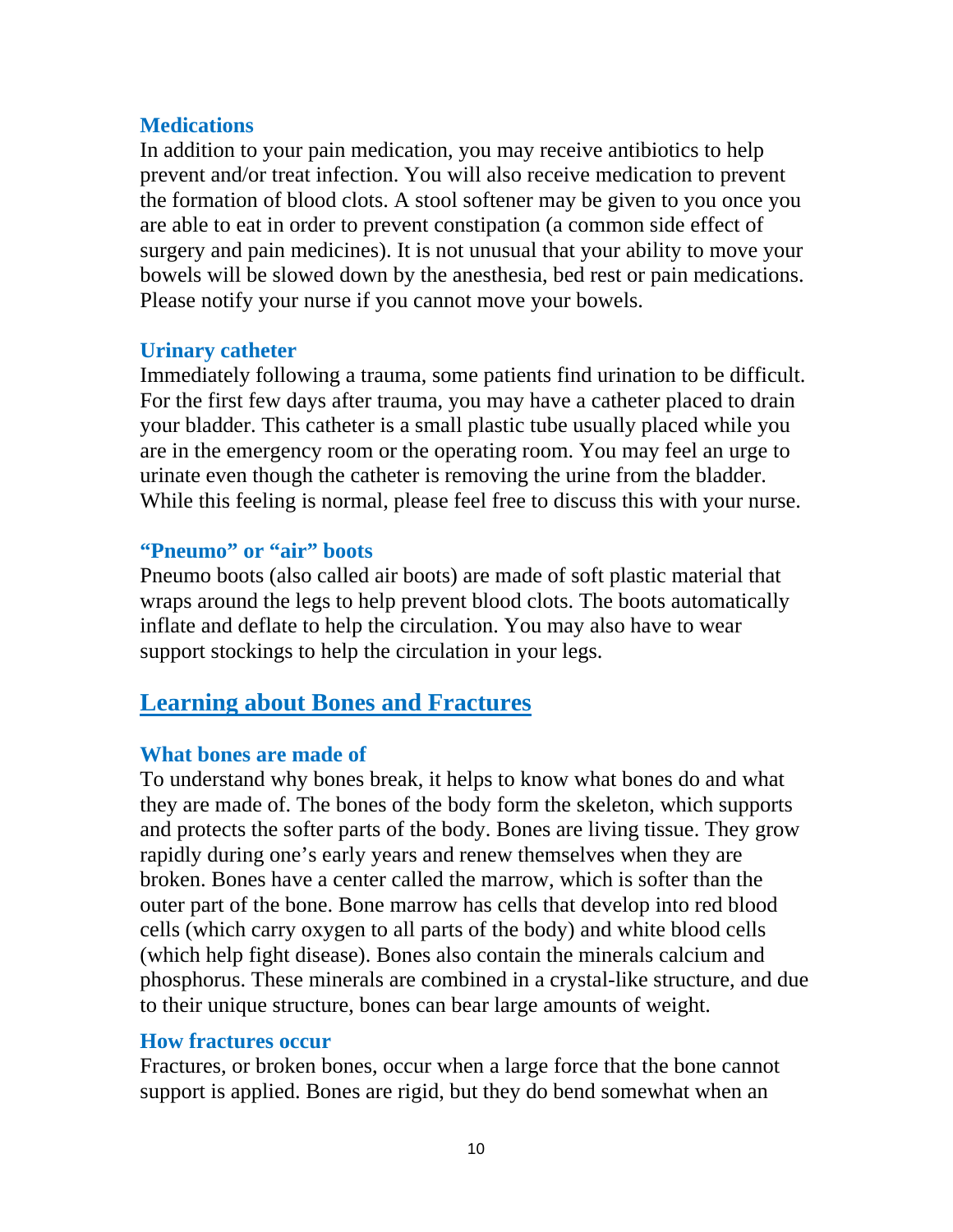outside force is applied to them. When this force stops, bones return to their original shape. For example, if you fall forward and land on your outstretched hand, there is an impact on the bones and connective tissue of your wrist as you hit the ground. The bones of the hand, wrist and arm can usually absorb this shock by bending slightly and then returning to their original shape and position. If the force is too great, however, bones will break, just as a plastic ruler breaks after being bent too far.

### **Types of fractures**

The severity of a fracture usually depends on the force that caused the fracture and the strength of the bone. If the bone is bent only slightly, then the bone may crack rather than breaking all the way through. If the force is extreme, such as in an automobile collision or a gunshot, the bone may shatter. If the bone breaks in such a way that bone pieces stick out through the skin or a wound goes all the way down to the broken bone, the fracture is called an "open" fracture. An open fracture is particularly serious because once the skin is broken, infection in both the wound and the bone can occur. "Closed" fractures — breaks in the bone that do not cause the bone to stick through the skin — are the more common type of fracture. All fractures are either open or closed.

### **Dislocations**

A dislocation occurs when a joint exceeds its range of motion so that the bone is no longer in its socket. When dislocations occur, there may be a large amount of soft tissue injury in the joint capsule and surrounding ligaments and muscle, with possible vein, artery and nerve damage. The team may attempt to relocate the limb (called a reduction) while in the ED or the operating room.

### **Risks and complications of a fracture and/or a dislocation**

The below are other injuries and potential complications that may occur when a bone has fractured or become dislocated.

*Blood vessel injury*: When patients sustain fractures, injuries to nearby arteries and veins also may occur. These types of injuries can cause bleeding or loss of blood flow below the injured area. The team will follow your bleeding studies, examine the injured limb and check your pulses and circulation closely.

*Compartment syndrome*: Patients with severe fractures or crush injuries are at risk for developing compartment syndrome — a condition that occurs most frequently in the leg or forearm. Compartment syndrome causes increased pressure in the soft tissues that, in turn, causes decreased blood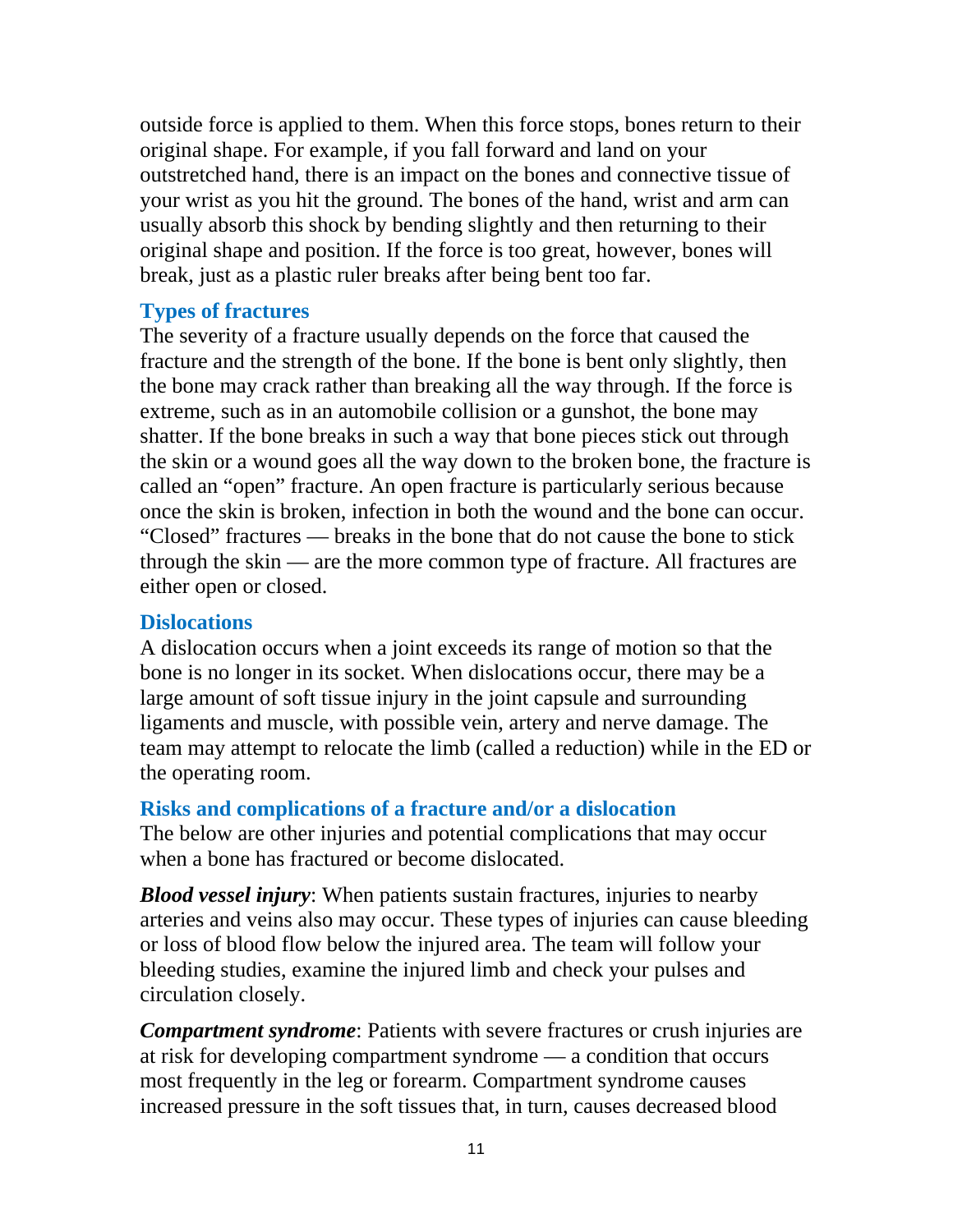supply to the affected muscles and nerves. This decreased blood supply can lead to damage if the pressures are not relieved. The team will check you closely for signs of compartment syndrome, which include: throbbing pain that does not become better with pain medicine; swelling and increased pain to the muscle when it is stretched; and firmness over the compartment.

*Damage to nerves*: Patients with fractures may also experience damage to the nerves close to the injured area. To diagnose potential nerve injuries, the team will ask you if you can move and/or feel the affected limb. Some nerve injuries may improve with time as swelling around the area decreases.

*Deep Vein Thrombosis (DVT)*: A DVT is a blood clot that develops in one of the blood vessels in the leg or pelvis. Trauma patients are at risk for developing DVT's because of both the kind of injury it is and the inactivity associated with it. Signs or symptoms of DVT include pain or tenderness over the injury site, swelling, fevers and/or changes in skin color. The team will order a special radiological test that looks for blood clots in your body and may take precautionary measures such as giving you blood thinning medicine and devices to wear on your legs called "pneumo boots" or "air boots" to prevent DVT's from forming.

*Infection*: All fractures put you at increased risk for infection. However, open fractures (fractures in which the skin is broken) put patients at even higher risk for infection. Wound and bone infections can be disabling for patients because they can delay or prevent healing of the fracture. Open fractures are evaluated in the ED, where patients are given antibiotics and a tetanus vaccine. If you have an open fracture, you will likely be taken to surgery within 24 hours, so that the fracture site may be cleaned. If the wound is not completely clean, it will be kept open to the air, while the fracture will be treated with a cast, splint, traction or a device called an external fixator.

*Pneumonia*: A patient who cannot get out of bed frequently may develop pneumonia – an infection of the lungs – that results from fluids building up in the lungs. Signs of pneumonia include fever, chills and a cough. You can help prevent pneumonia by coughing and breathing deeply on a regular basis and by getting out of bed as soon as the team feels it is safe for you to do so.

*Post-traumatic arthritis*: Fractures that involve a joint (knee; hip; elbow; shoulder) have a higher risk of developing arthritis (degeneration and inflammation of the joint) at some point after healing has taken place. Early treatment of these fractures and proper healing reduces this risk. Our goal is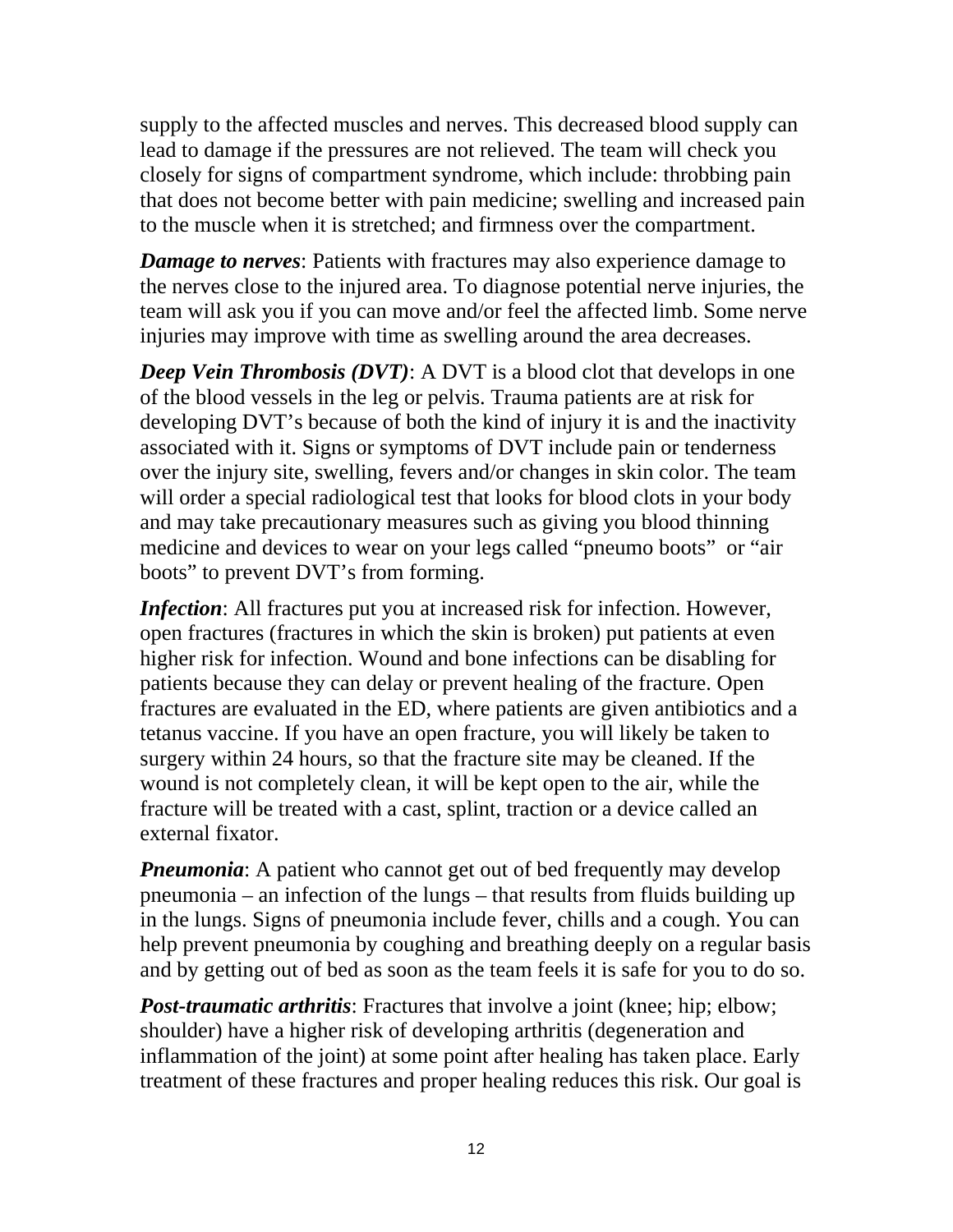to repair your fracture to as near perfect as possible to hopefully avoid the onset of early arthritis.

*Pulmonary embolism* (*PE*): A pulmonary embolism — commonly referred to as a "PE" — is a blood clot that develops in the leg or pelvis and then travels through the bloodstream to the lungs, where it can cause problems. A trauma patient who is not active is at risk for developing a PE. Signs of this type of complication include shortness of breath, difficulty breathing and taking short and rapid breaths. A patient who is suspected to have a PE will be given oxygen and placed on a monitor to evaluate heart rate and how much oxygen is entering the bloodstream. He/she will also undergo a special test that searches for this type of clot.

*Swelling and blisters*: Injury to the soft tissues near the fracture or dislocation site can occur, resulting in bruising and swelling to the area. The swelling can be significant and possibly cause blisters. You may be instructed to keep the injured part of your body elevated and/or apply ice to help decrease the swelling. The team will examine the fractured area to watch for the development of blisters. Significant swelling and blister formation can cause surgery to be delayed.

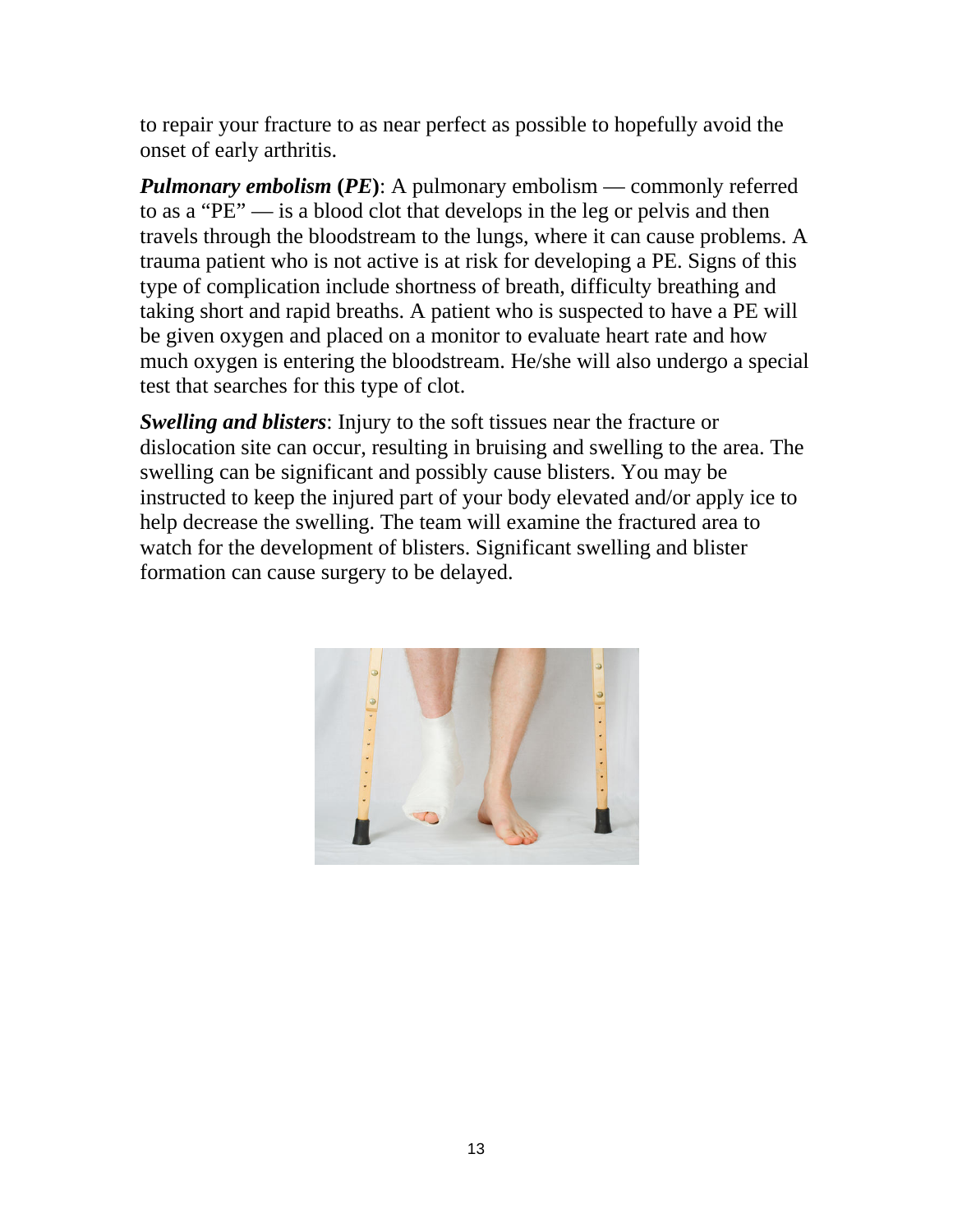### **HOW FRACTURES HEAL**

Fracture healing is divided into three stages: the inflammatory stage, the healing stage, and the remodeling stage.

#### **Inflammatory stage**

This stage begins as soon as your bone breaks. For the first two weeks after your injury, your body will rush healing cells to the area to begin the process of fracture healing. This typically causes swelling in the affected area. At the end of this stage, the bone will have started to knit together with fibrous tissue not yet visible on X-rays.

### **Healing stage**

After the inflammatory stage, the healing stage begins. This stage usually lasts six weeks to three months. At the beginning of this stage, the body starts to lay down tissue that acts as the bone's "building blocks." Later in this stage, the body starts to lay down bone. At the end of this stage, the body has actually bridged the fracture gap with new bone and the bone is considered healed.

### **Remodeling stage**

Once the body has healed the fracture, its work is not done. The body wants to "remodel" the bone to make it strong and does this over the next year. This process generates considerable inflammation and causes both swelling and mild pain.

### **TYPES AND KINDS OF TREATMENTS**

### **Casts, splints, slings and braces**

All of these devices are designed to protect the area of your surgery and/or injury to allow healing to occur. Your doctor will determine the appropriate times when these devices can be removed.

### **Open reduction and internal fixation (ORIF)**

With this type of treatment, surgery is performed in which the bone fragments are re-aligned (reduced) and then held together with metal plates and/or screws. The bone fragments may also be held together by inserting rods down through the marrow space in the center of the bone.

### **External fixation**

In this type of treatment, the bones are repositioned and held in place by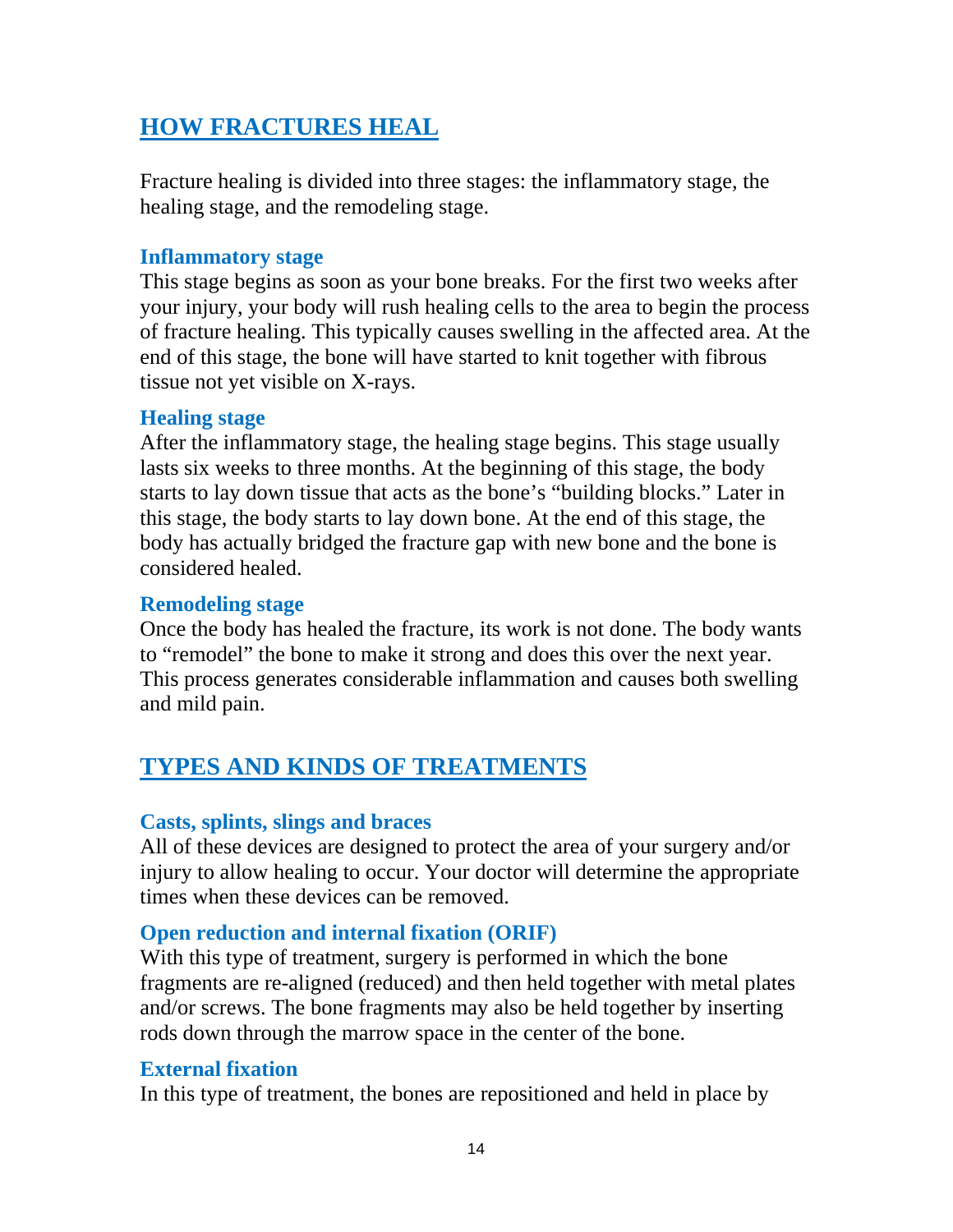external devices. Pins are placed above and below the fracture site and then connected to metal bars outside of the skin. This device is a frame that holds the bones in the proper and stable position so they can heal. After an appropriate period of time, the external fixation device is removed. Internal fixation may then be necessary.

#### **Traction**

Traction is usually used to align a bone or bones by a gentle, steady pulling action. The pulling force is transmitted to the bone through a metal pin through a bone with weights pulling the bar. Traction is often used as an early treatment, before other forms of treatment like internal or external fixation.

### **Walkers, crutches and canes**

All these devices provide support through your arms to limit the amount of weight going through the injured leg or to improve your balance and safety. The device will be chosen according to your ability and the amount of weight-bearing allowed for your injury as well as your physical therapist's recommendations. The possible weight bearing statuses determined by your doctor may be non-weight bearing, touch-down, partial, or full weight bearing.

### **REHABILITATION**

Most of your recovery from your injuries will take place outside of the hospital. It will start in the hospital and continue in other settings. For most patients, rehabilitation will last for several months in many kinds of settings. At different points during this phase, you may need to spend time in a hospital-like setting that provides different types of care than the hospital does, or you may be able to continue your recovery in an outpatient or home setting.

### **Rehabilitation hospital**

Some patients who still need medical care after surgery may need to stay in a facility that is called a rehabilitation hospital. In this rehabilitation hospital, there are many skilled therapists, nurses and doctors who will work with you every day to help you regain your independence and movement. You will leave BWH with a specific plan of care and goals for your rehabilitation.

### **Transitional care unit/skilled nursing facility**

If you need less medical supervision after leaving the hospital but you are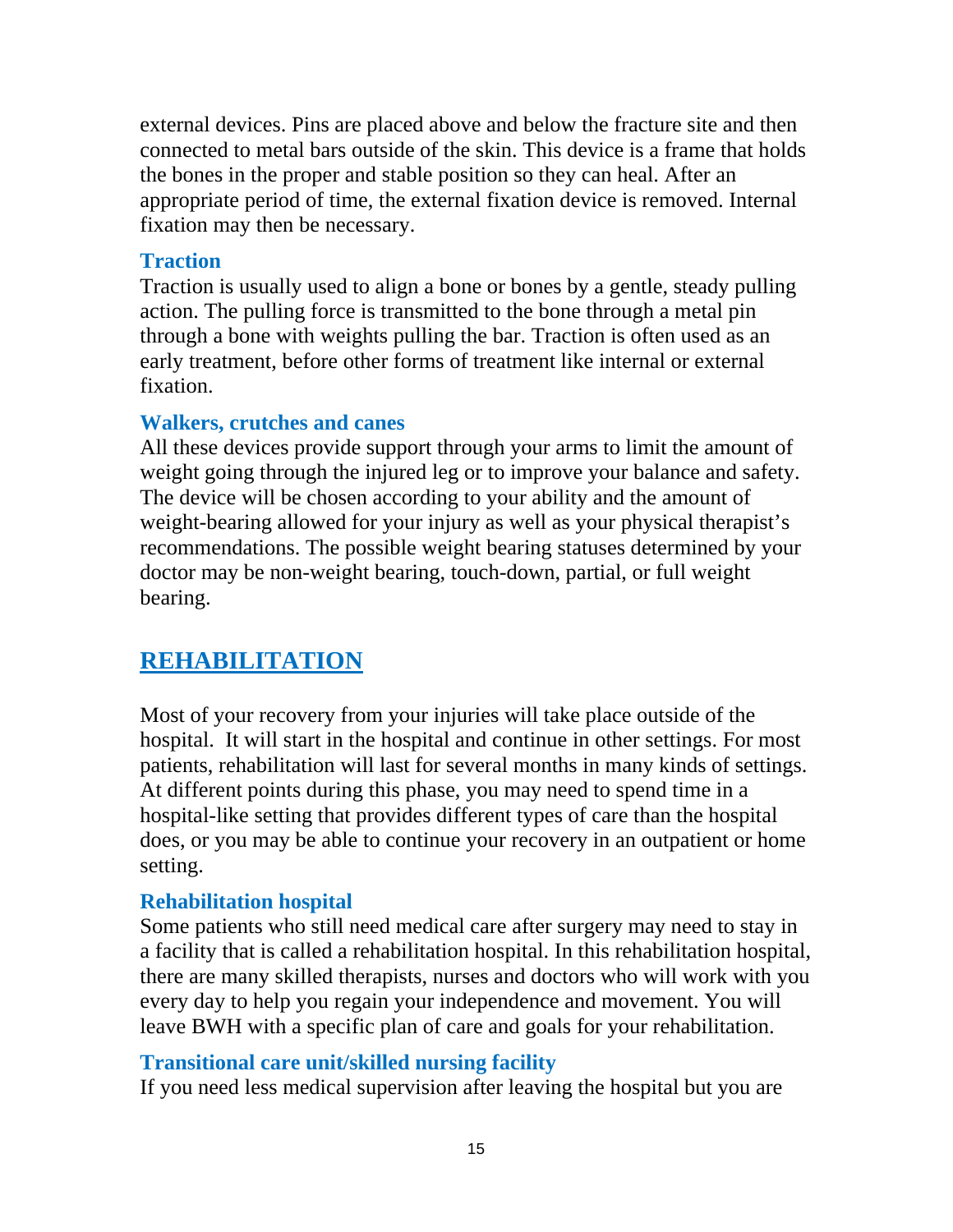not independent enough to return home, a transitional care unit (TCU) or a skilled nursing facility (SNF) will be the right level of care for you. In this setting, you will begin to regain the strength and function you had prior to your injury. A TCU is housed within a hospital, while a SNF is its own freestanding building. They are very similar to one another.

#### **Visiting Nurses Association or Home Health Agency**

If the team thinks that your medical status and injury are safe enough, you may be able to rehabilitate with a therapist or visiting nurse who comes to your home to provide this care. The (VNA) or another home-health agency will send a team of therapists and/or nurses to you in your home. They will help you to continue your therapy and teach your family how to take care of you while you are at home.

#### **Outpatient therapy and follow-up appointments**

Therapy after surgery is just as important as the surgery itself. Outpatient therapy visits are often needed after discharge from the hospital, rehabilitation setting or home care to continue to work on your specific rehabilitation plan. Your Orthopedic surgeon will want to see you in his or her office at a certain time after you leave the hospital to see how well you are recovering from your injuries. Before you leave the hospital, you will be given instructions about when this follow-up care should occur.

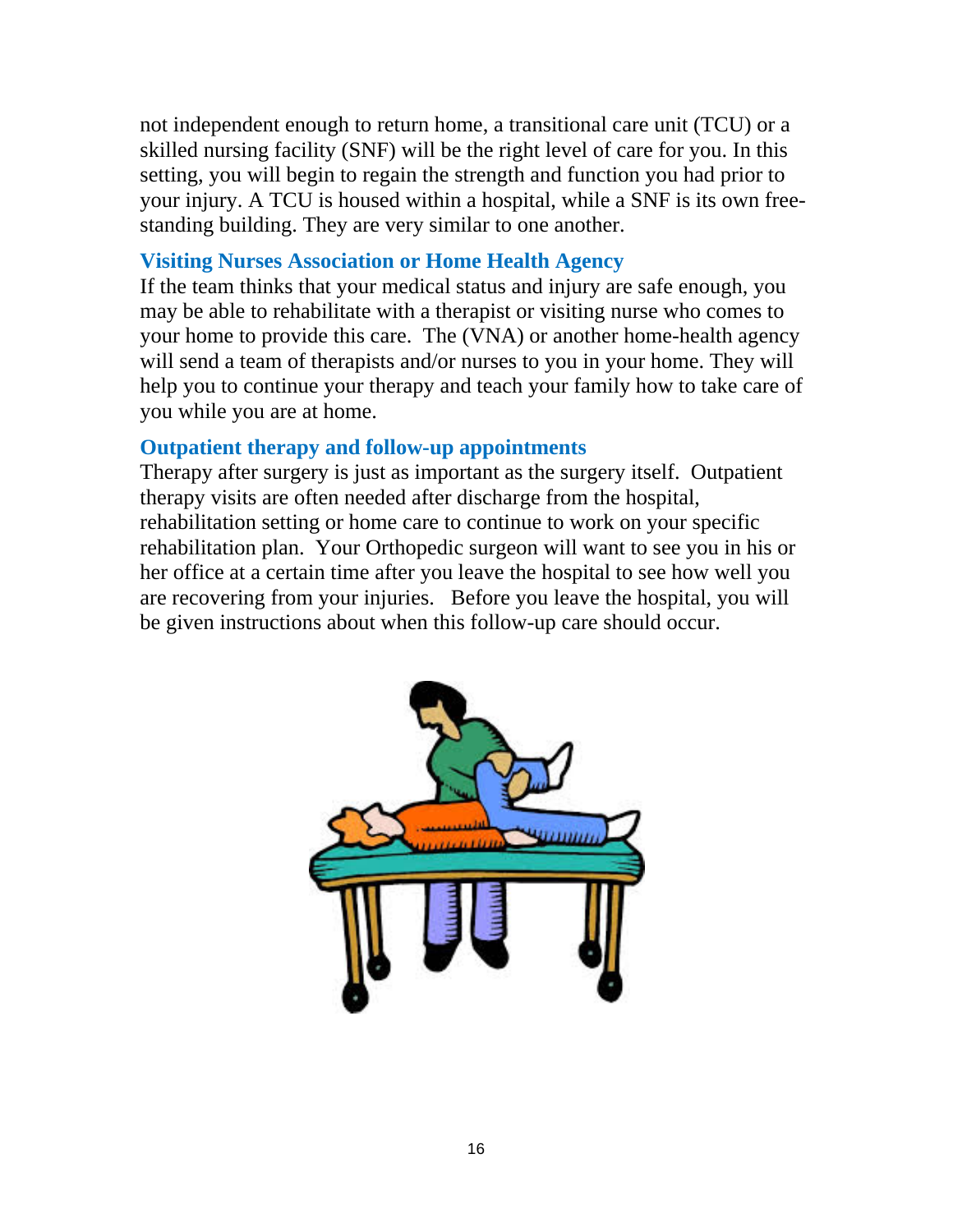## **FALLS AND FRACTURES IN PATIENTS 65 AND OLDER**

One in three individuals over the age of 65 falls each year. When an older person falls they could experience serious injury and the consequences could be life altering. A fracture may result in disability and loss in independence. In fact, falls are the main reason why older people lose their independence.

The Centers for Disease Control reports that twenty to thirty percent of people who fall suffer moderate to severe injuries such as lacerations, hip fractures, and head traumas. These injuries can make it hard to get around or live independently, and increase the risk of early death.

Falls are the most common cause of traumatic brain injuries. Almost 50% of fatal falls among older adults were due to traumatic brain injuries. Most fractures among older adults are caused by falls. The most common are fractures of the spine, hip, forearm, leg, ankle, pelvis, upper arm, and hand.

Many people who fall, even if they are not injured, develop a fear of falling. This fear may cause them to limit their activities, which leads to reduced mobility and loss of physical fitness, and in turn increases their actual risk of falling.

The American Geriatric Society recommends that all patients over the age of 65 undergo a comprehensive falls assessment – particularly if they have fallen in the last year. The kinds of recommendations that may come from this kind of assessment include:

- A physical therapy referral for exercises that will help the patient with balance, strength, and gait (the way he or she walks).
- Management of foot problems and footwear.
- A referral for possible problems with vision.
- Management of postural low blood pressure.
- Changes to medication or medication doses
- Adaptation or modification of the patient's home environment.
- An occupational therapy evaluation for kitchen safety.
- An evaluation of and treatment for osteoporosis, or other concerns.

Please ask your surgeon for assistance with scheduling a falls risk evaluation and assessment.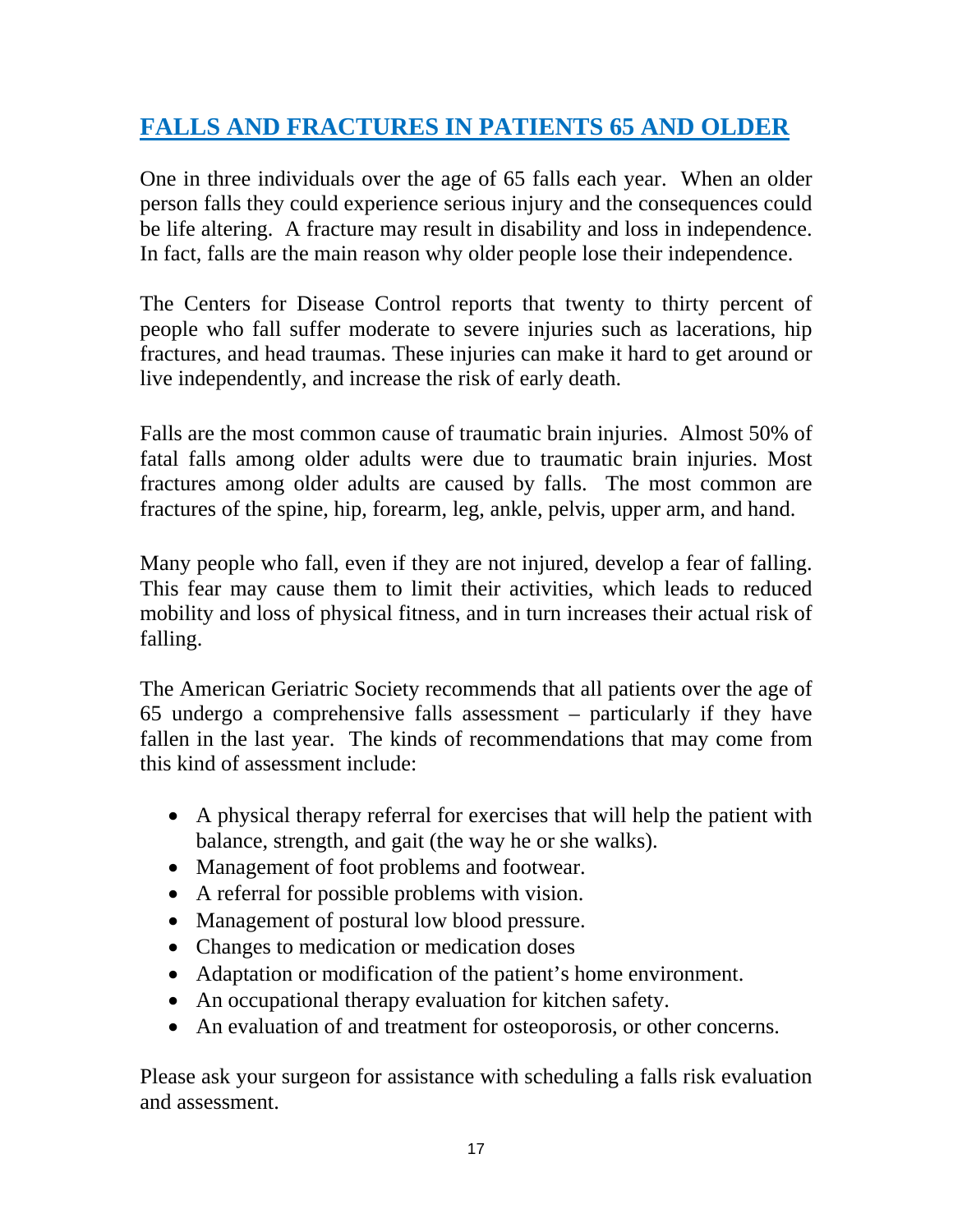### **FREQUENTLY ASKED QUESTIONS**

### **How long do I have to use my crutches/walker/cane?**

Your doctor will determine when it is safe for you to bear weight on your injured leg and stop using your crutches. Your physical therapist assists in the transition.

### **When can I put more weight on my leg?**

Your weight bearing status will be explained to you before you are discharged from the hospital and any changes will be addressed at your follow-up appointments.

### **How long do I have to use the brace/splint?**

Your doctor and therapist will instruct you on when and for how long you will need to use your brace or splint. This should be outlined in your discharge paperwork.

### **Can I shower?**

It depends on your injury. Most patients can shower normally a few days after surgery and wash their incision. You should not shower if you have any open wound or drainage coming from your incision (surgery) site. If you have a cast, it must be covered with a shower bag or plastic bag to keep it dry. If the cast gets wet, it must be changed and call your surgeon's office. If you have any questions, ask one of your care givers.

### **When can I go back to work/school?**

We recommend that you wait until your first outpatient appointment with your surgeon to see how you are healing.

### **When can I drive?**

This is not an easy question to answer because it involves more than your surgeon's medical clearance. The surgeon will base his or her decision about whether you are OK to drive based on the how well you have recovered from your orthopedic injuries and whether or not you are taking narcotic pain medications. If you are still taking narcotic pain medications, you cannot drive. There is another important part of this decision and that is whether you and your family think that you are able to drive and feel well enough to do sot.

**What happens to the metal pins, screws, and plates? Will they set off a metal detector? Will they stay in my body permanently or will they be removed?**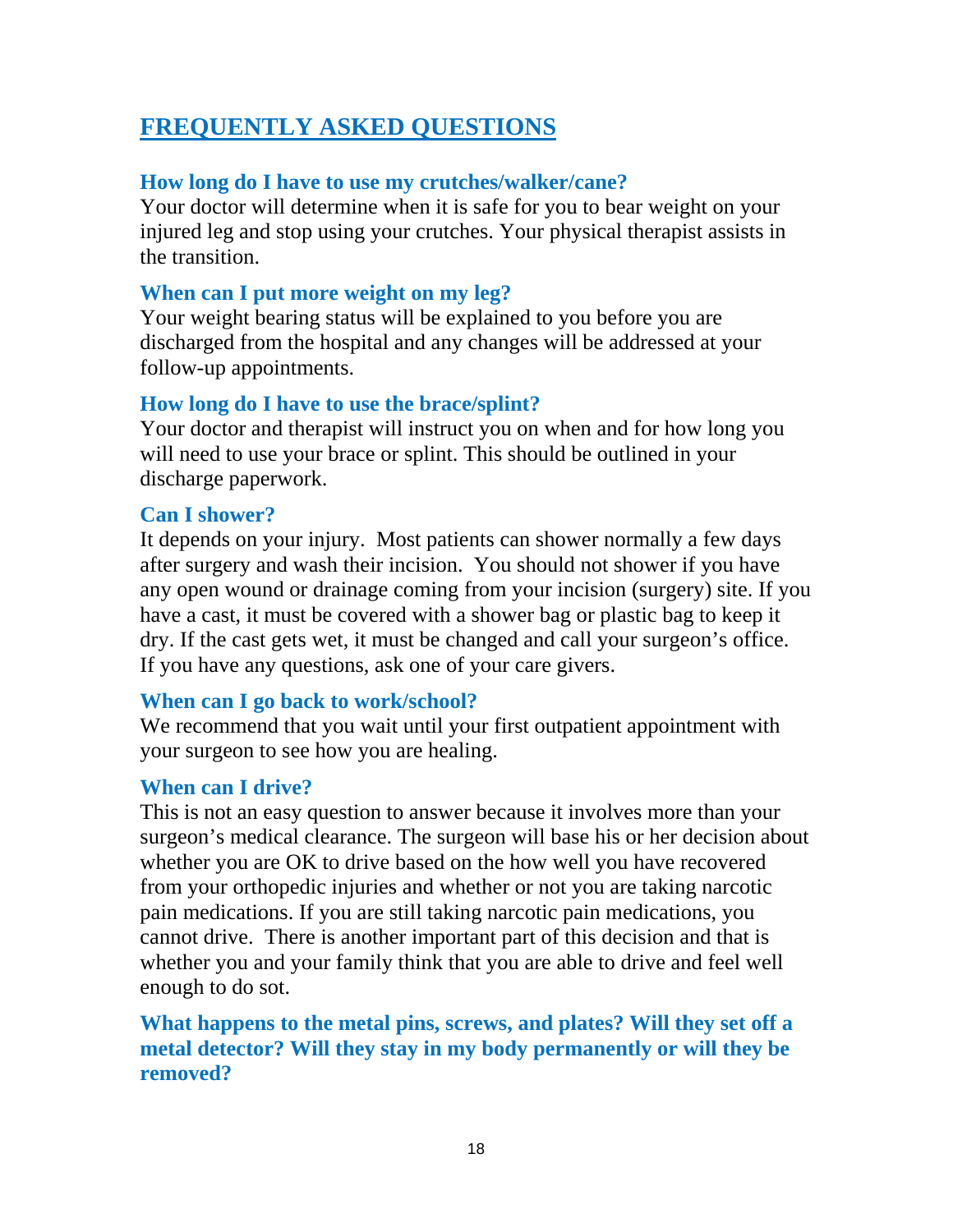Depending on the kind of fracture you have, the metal may stay in your body until you have healed or until it is no longer necessary. The metal can remain permanently for most fractures. As for the metal detectors, they should not be sensitive enough to detect the metal. If they are, you should explain to the security personnel that you have had surgery where metal was put in your body. Please know that it is safe for you to have an MRI with metal implants in your body.

### **Should I put ice on any of my swollen areas? If so, for how long?**

You may apply ice to the area to decrease swelling and relieve pain for as long as you need in order to provide comfort. Heating pads feel comfortable but do not provide the pain relief like ice will.

### **How long until I can go back to the gym or play sports again?**

The answer to this question is almost the same as returning to work or school. You can discuss this question with your surgeon during your first office visit.

### **When may I resume sexual activity?**

The answer to this question varies according to the injuries you have sustained. Your doctor or occupational therapist can give you information to help you decide when and how you can safely resume sexual activity.

### **How long will I be in the hospital?**

Trauma patients, on average, stay in the hospital for four or five days. You may be discharged before or after this time depending on the nature of your injuries and/or the kind of health insurance you have.

### **When should I see my doctor again?**

Before you are discharged from the hospital, you will be given specific instructions about where and when you should see your doctor.

### **Do I need x-rays for my next office visit?**

If you had surgery to repair a fractured bone, each of your regularly scheduled follow-up appointments will require an x-ray of the bone.

### **When do my sutures/staples come out? Should I take them out myself, or have my surgeon do this?**

Sutures and staples are removed by a doctor or nurse within two to three weeks of surgery at your first post-op appointment.

### **How often do I need to change my dressing?**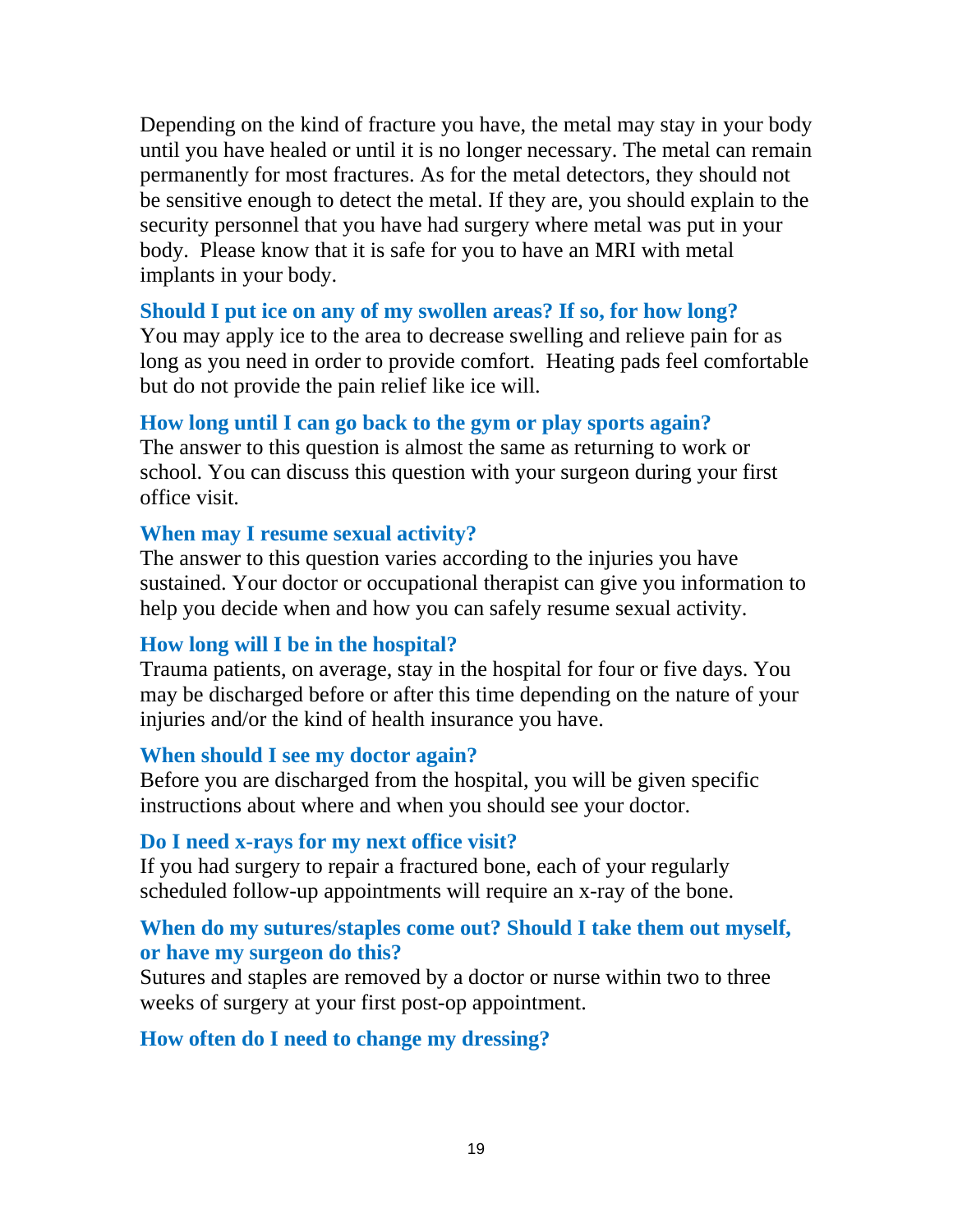The answer to this question depends on the type of wound or incision that you have. The team will discuss this issue with you before you leave the hospital, and your nurse will show you how to do dressing changes at home.

### **What do I do with all of my insurance and disability forms?**

Please send these forms to your surgeon's office with the patient sections completed and signed.

### **How long will I need to take medication?**

The answer to this question depends on the type of medication(s) you have been prescribed. If you are on blood thinning medicine like aspirin, Coumadin or Lovenox , or antibiotics for infection, you will need to take it as long as the doctor feels it is necessary. This may be up to 3 months. Pain medications should be taken only when needed, as it is expected that the pain will steadily go away as the fracture heals.

**How will the staff of the rehabilitation hospital or home care agency know what my injuries are and what my Orthopedic surgeon's plan is?**  Before you leave the hospital, the team will write a referral to the next "team" from the rehabilitation hospital or agency who will help you continue your recovery. If they have any questions, they have the contact information to our offices to discuss them in detail.

### **Will my surgeon still manage my care during my rehabilitation?**

If you go to a rehabilitation hospital, you will have a new physician from the rehabilitation hospital who will oversee the plan your BWH surgeon has set up. The staff of the rehabilitation hospital will contact your BWH surgeon should any issues arise. Patients who go to the Spaulding Rehabilitation Hospital are visited by an attending physician from our team once a week to monitor their progress and healing in conjunction with the Spaulding team.

### **CONTACT INFORMATION**

#### Phone Numbers

| <b>BWH Main Number/Switchboard:</b> | $(617)$ 732-5500                   |
|-------------------------------------|------------------------------------|
| Burn Trauma ICU:                    | $(617) 732 - 7710$                 |
| <b>Orthopedic Offices:</b>          | $(617)$ 732-5322                   |
| Orthopedic Floor 16A and 16B:       | $(617)$ 732-5006; $(617)$ 732-5005 |

BWH Orthopedic Trauma Service Webpage:

http://www.brighamandwomens.org/Departments\_and\_Services/orthopedics /services/trauma/default.aspx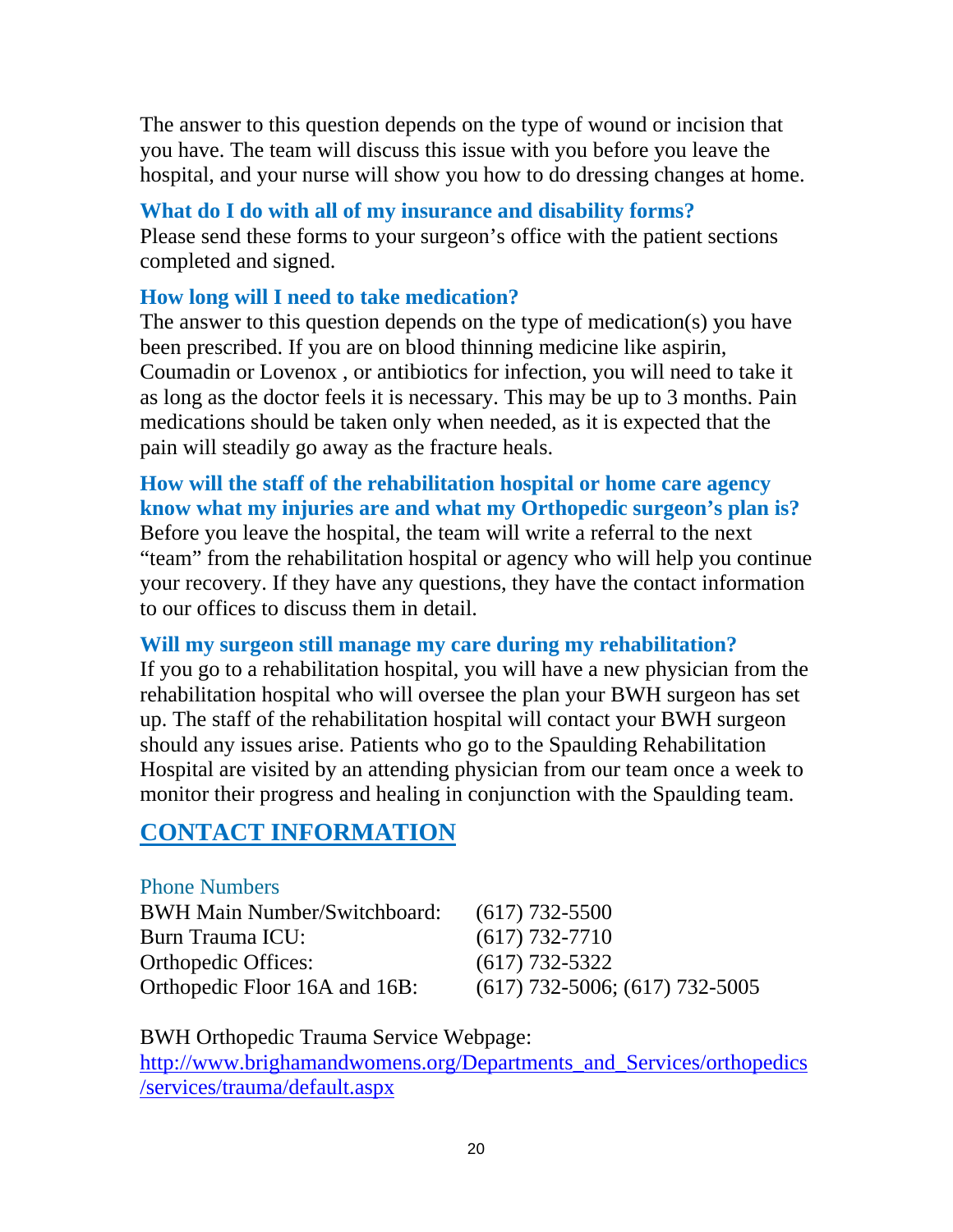### **PATIENT RIGHTS**

### **Patient Rights and Responsibilities**

Our goal is to provide you with the care that is right for your injuries and to help you recover as soon as possible. The hospital aims to deliver this care with a clear understanding of and respect for your individual needs and rights as outlined in the Massachusetts Patient Bill of Rights. You may contact the BWH Department of Patient/Family Relations at (617) 732-6636 for a copy of the Bill of Rights.

#### **Ethics**

BWH has many resources in place for patients, families and staff to address ethical issues that may arise during treatment. Members of the BWH Ethics Committee, an independent advisory body, are available to consult with patients, families and staff who face serious decisions about appropriate treatment and care. At a patient or family member's request, we can arrange an ethics consultation with one or two members of the committee who will meet with you and the health care team responsible for the patient's care to discuss the treatment plan. For more information, call (617) 732- 8590 Monday through Friday, 8:30 a.m. – 5:00 p.m. You can also leave a confidential message at this number after hours. In emergencies, the ethics consultant on-call can be reached by calling the page operator at (617) 732- 6660, 24 hours a day, seven days a week.

### **Health Care Proxy**

Patients and their families often have questions about health care proxies and living wills. These legal documents describe your wishes about the type of medical care you would want to receive if you were unable to make those decisions for yourself. These documents also contain the name of the person you choose to make decisions for you if you cannot make them for yourself. Please ask your primary care physician to discuss these documents with you. For additional information and forms, please call the Admitting Staff at (617) 732- 7453, or the Care Coordination Department at (617) 732- 6469.

You may also download forms from our website at www.brighamandwomens.org/ethics/advancedirec.asp. If you have completed a living will or health care proxy, please bring a copy with you to the hospital, or have your family member bring it at the earliest possible time after the admission to the hospital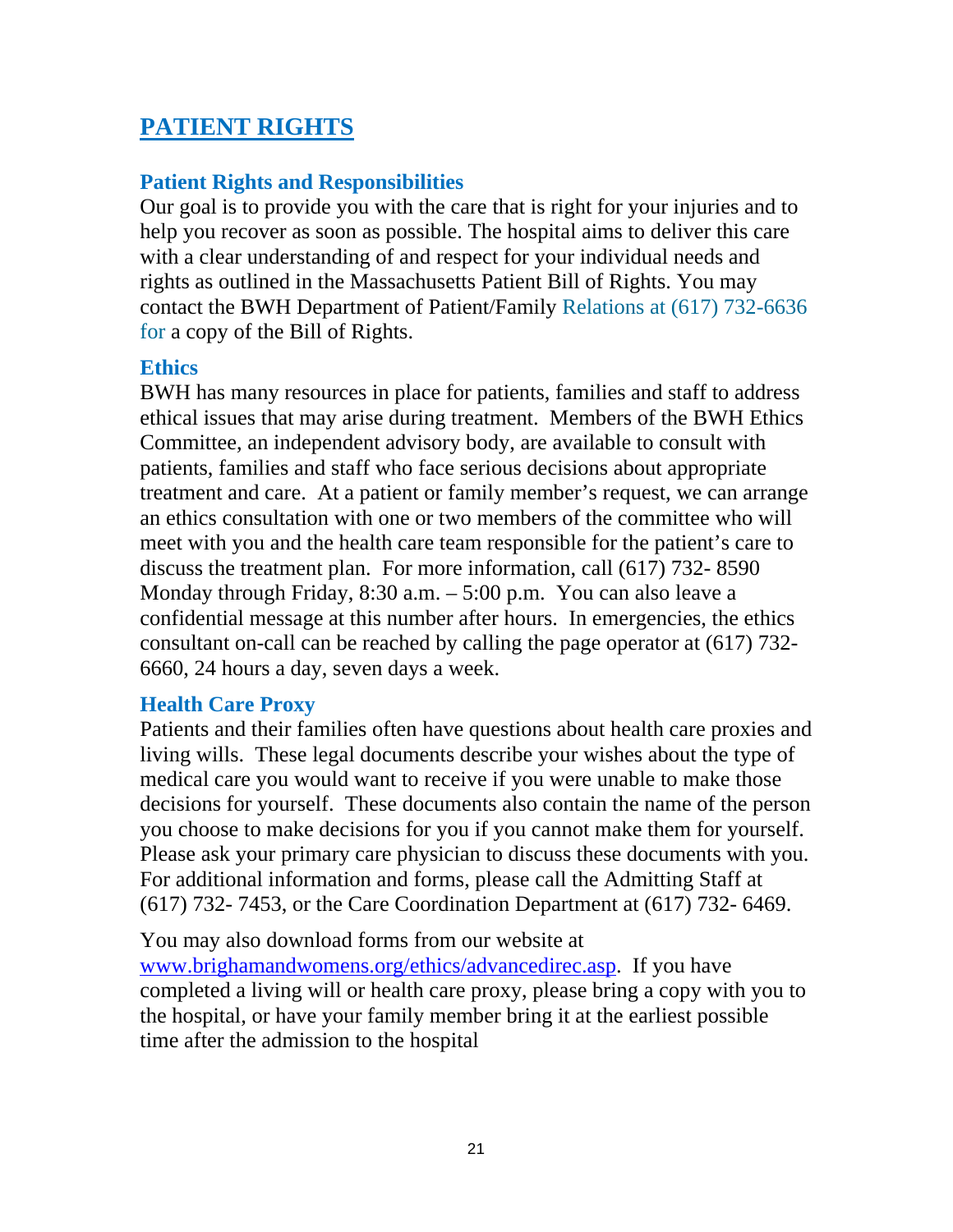### **Patient and Family Relations Department**

The Patient/Family Relations Department staff answers questions and concerns from patients and families, and they can help you identify resources within the hospital. They also are responsible for responding to and documenting complaints and compliments. Located in the Bretholtz Center in the Tower 1 Lobby, the office is open Monday through Thursday from 8:30 a.m. to 8 p.m., Fridays from 8:30 a.m. to 6 p.m., and Saturdays from 11 a.m. to 3 p.m. You may visit during these hours (no appointment necessary) or call the department at (617) 732- 6636.

### **GLOSSARY OF TERMS**

*The following is a partial list of common terms you may hear while receiving care for your injuries. Please ask any one of us what these terms mean and any you hear or see that you do not recognize or understand.* 

**Anticoagulant**: A medication that prevents the clotting of blood

**Case manager**: A health care professional who helps you and your family make plans for further care and treatment once you leave the hospital (for example, in a rehabilitation hospital or home environment)

**Comminuted fracture**: An injury where the bone is broken in many places

**Compartment syndrome**: A condition caused by the progression of pressure on the blood vessels of an extremity from swelling in the surrounding tissue. This results in reduced blood supply to an extremity, severe pain and limited movement. Treatment includes removal of restrictive dressings or casts or possibly surgery to release the pressure in the tissue.

**Dislocation**: An injury where a bone is displaced from the joint socket

**External fixator:** A metal device visible on the outside of the body that treats fractures by stabilizing the involved bones

**Fasciotomy:** A surgical procedure where the connective tissues are cut open — or "released" — to relieve the pressure caused by reduced blood flow to the muscle compartments surrounding the fractured bone

**Health care proxy**: The person you name to make medical decisions for you during times when you are not able to make them for yourself

**Home health care:** A team of nurses and/or therapists who go to your home to help you with your therapy and recovery process; they will teach your family how to care for you at home

**Infection**: The invasion of the body by micro-organisms that reproduce and multiply, causing disease through local cell injury and the release of toxins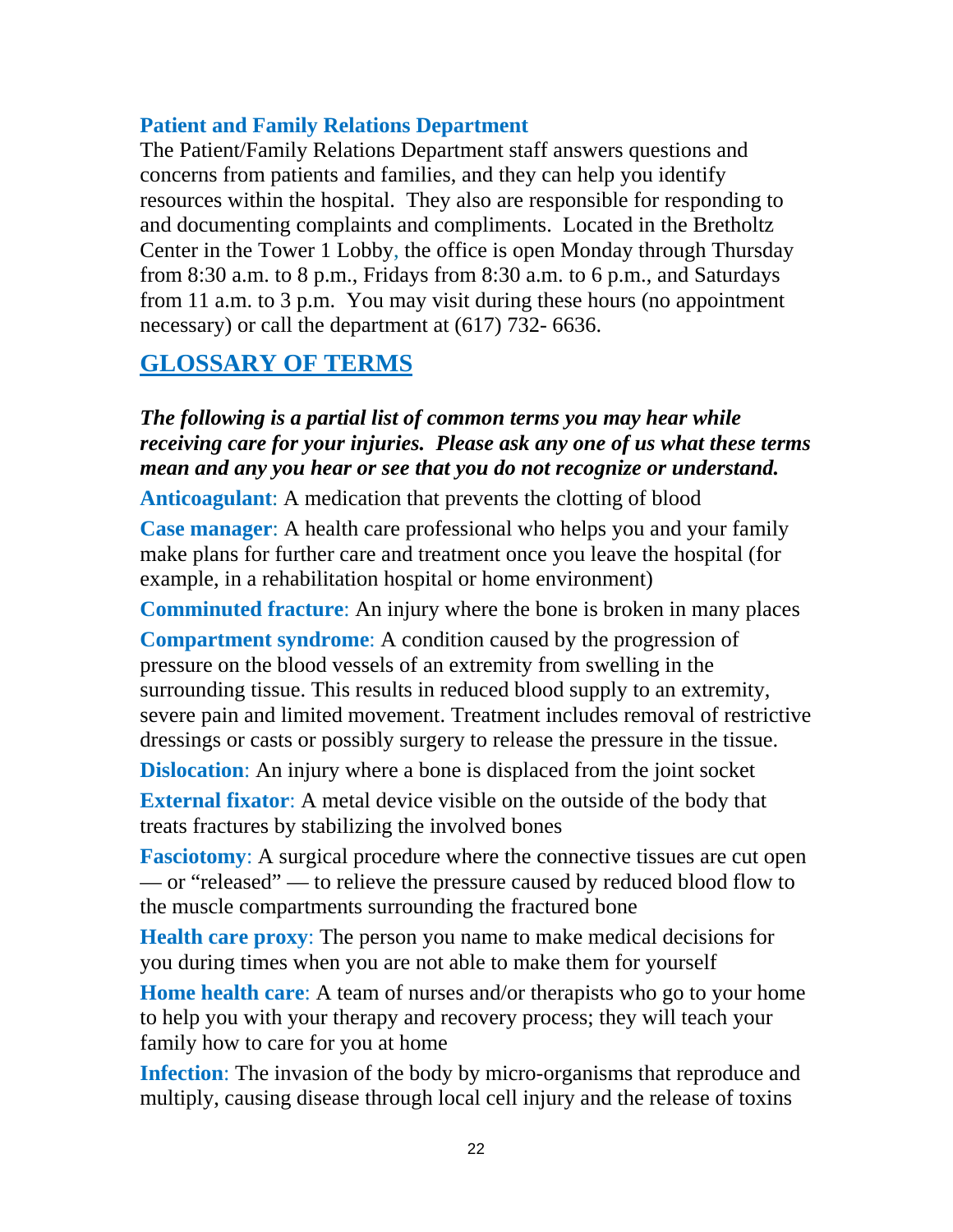**Joint:** A point of connection between two or more bones

**Ligament**: A stabilizing cord, band or sheet of soft tissue that links two or more bones or pieces of cartilage together

**Muscle flap**: A surgical procedure where muscle is transferred from an uninjured part of the body to the injured area/part of the body so that healing may take place

**NPO**: Usually used on night prior or morning of surgery when a patient is not allowed to eat or drink anything in order to keep the stomach empty for surgery. "You're NPO," means that you should not eat or drink anything until notified otherwise.

**Occupational therapist:** A rehabilitation specialist trained to evaluate and treat restrictions/ limitations in your ability to function independently in daily life roles.

**Open reduction internal fixation:** Also called "ORIF", this is a surgical procedure used to fix a fracture, usually involving metal rods, plates or screws

**PACU**: This stands for Post Anesthesia Care Unit; this term is commonly referred to as the recovery room

**Physical therapist**: A rehabilitation professional trained to examine and evaluate physical impairments, functional limitations and disability. The physical therapist provides exercise therapy and functional training to help you achieve your best function.

**Pneumo boots:** A tubular device that is placed around a patient's leg and alternately inflated and deflated with air to help prevent blood clots.

**PCA**: This stands for patient controlled analgesia, which is a system where the patient controls the delivery of pain medication into his/her body (usually by pressing a button connected to an IV)

**PO**: This term refers to food, drink and pills or other medications a patient must take by mouth

**Reduction**: The physical process of correcting or restoring bone fragments or joint dislocations to their normal anatomical position

**Rehabilitation hospital**: A hospital a patient may go to after BWH where you will receive intensive therapies (for example, physical and occupational) for injuries

**Rounds:** The physician team's early morning visits with and examinations of patients